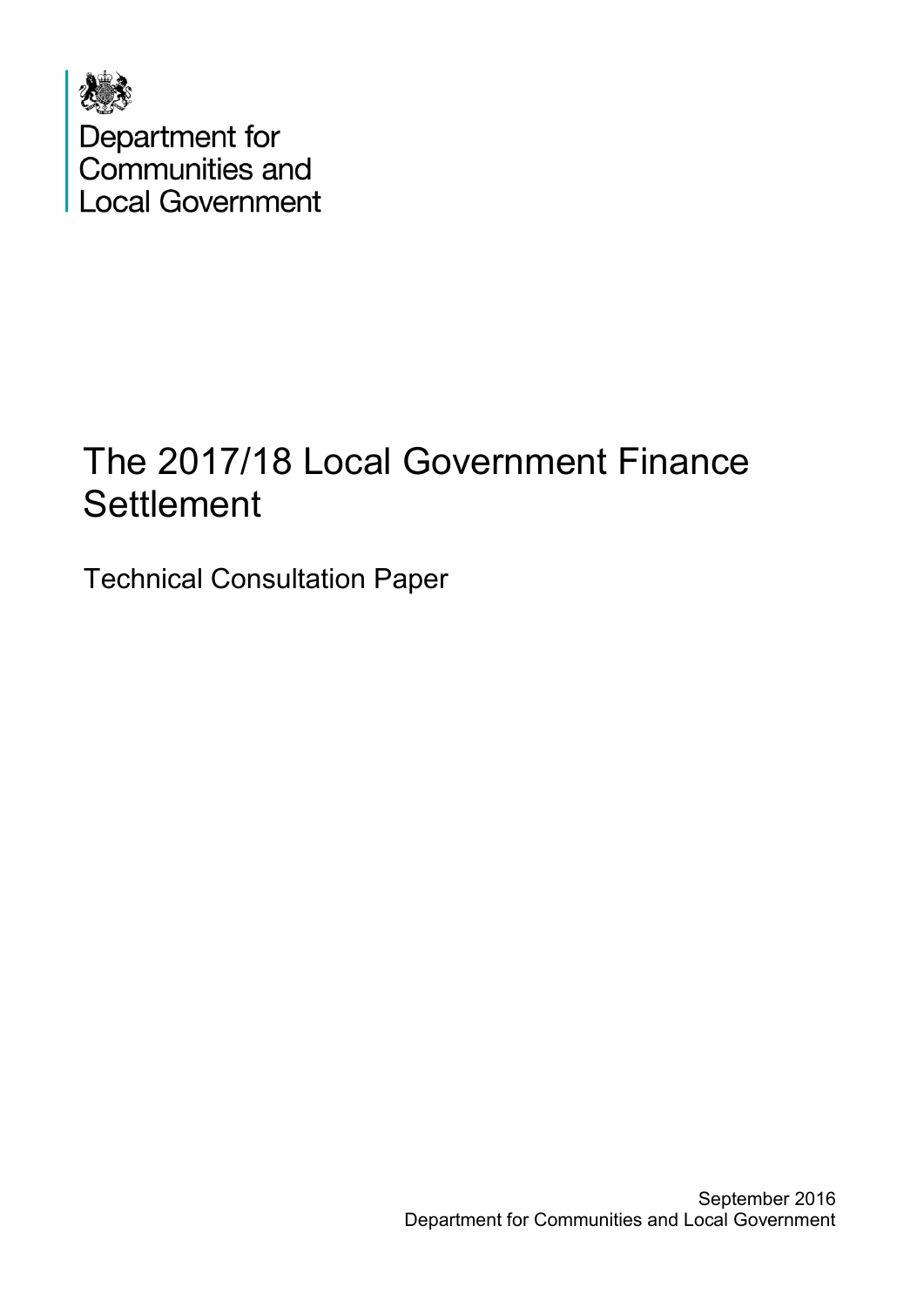

*© Crown copyright, 2016*

*Copyright in the typographical arrangement rests with the Crown.*

You may re/use this information (not including logos) free of charge in any format or medium, under the terms of the Open Government Licence. To view this licence[,http://www.nationalarchives.gov.uk/doc/open/government/licence/version/3/](http://www.nationalarchives.gov.uk/doc/open-government-licence/version/3/) or write to the Information Policy Team, The National Archives, Kew, London TW9 4DU, or email: [psi@nationalarchives.gsi.gov.uk.](mailto:psi@nationalarchives.gsi.gov.uk)

This document/publication is also available on our website at [www.gov.uk/dclg](http://www.gov.uk/dclg)

If you have any enquiries regarding this document/publication, complete the form at <http://forms.communities.gov.uk/> or write to us at:

Department for Communities and Local Government Fry Building 2 Marsham Street London SW1P 4DF Telephone: 030 3444 0000

For all our latest news and updates follow us on Twitter:<https://twitter.com/CommunitiesUK>

September 2016

ISBN: 978-1-4098-4896-7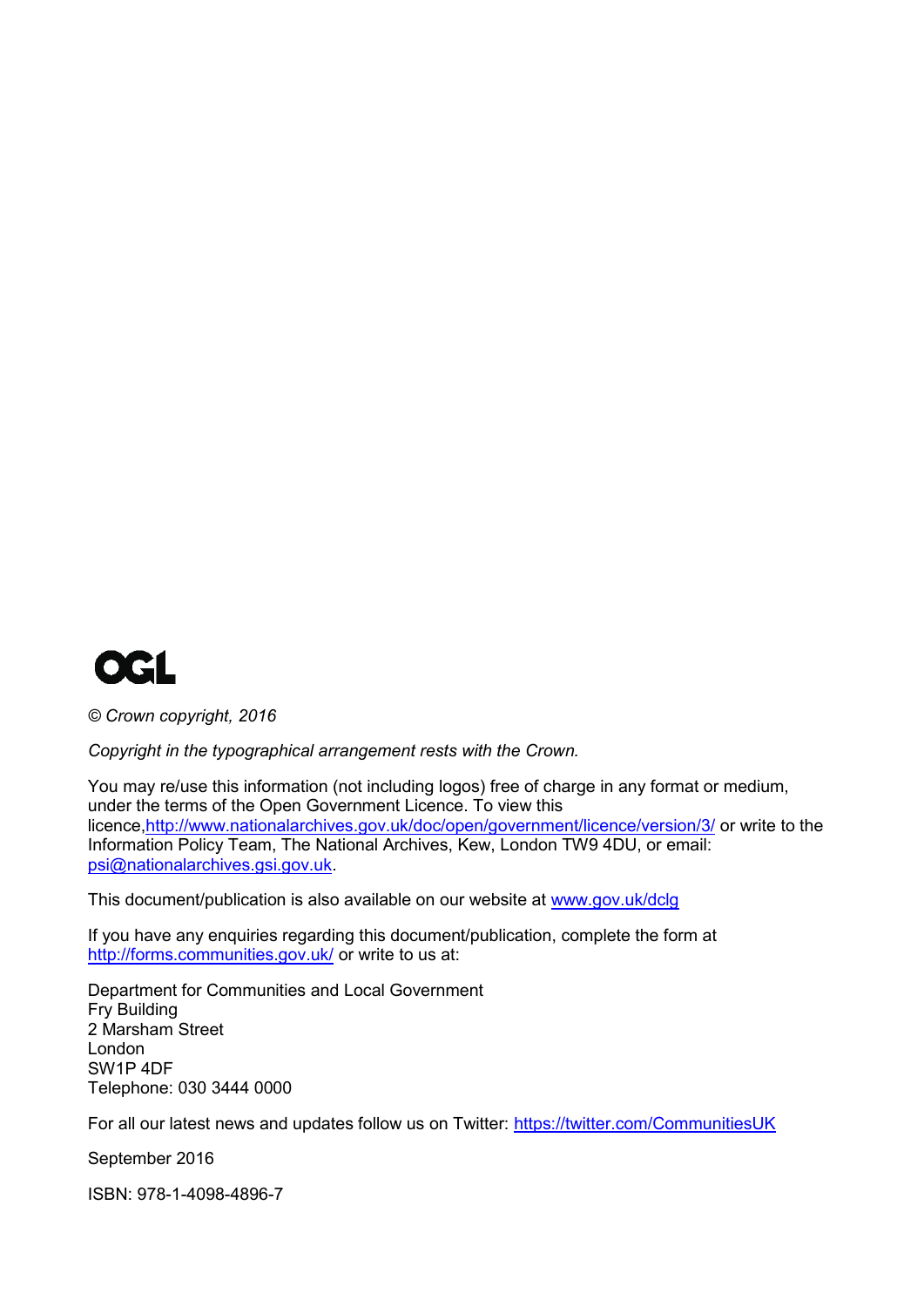# **Contents**

| Scope of the consultation                                                                    | $\overline{\mathbf{4}}$ |
|----------------------------------------------------------------------------------------------|-------------------------|
| <b>About this consultation</b>                                                               | 6                       |
| 1. Summary of proposals                                                                      | $\overline{7}$          |
| 2. The distribution of central resources                                                     | 9                       |
| 3. Changes to local resources                                                                | 12 <sub>2</sub>         |
| Annex A: 50% Business Rates Retention: Methodology for adjusting for the 2017<br>revaluation | 19                      |
| <b>Annex B: Summary of consultation questions</b>                                            | 24                      |
| <b>Annex C: Glossary of technical terms</b>                                                  | 25                      |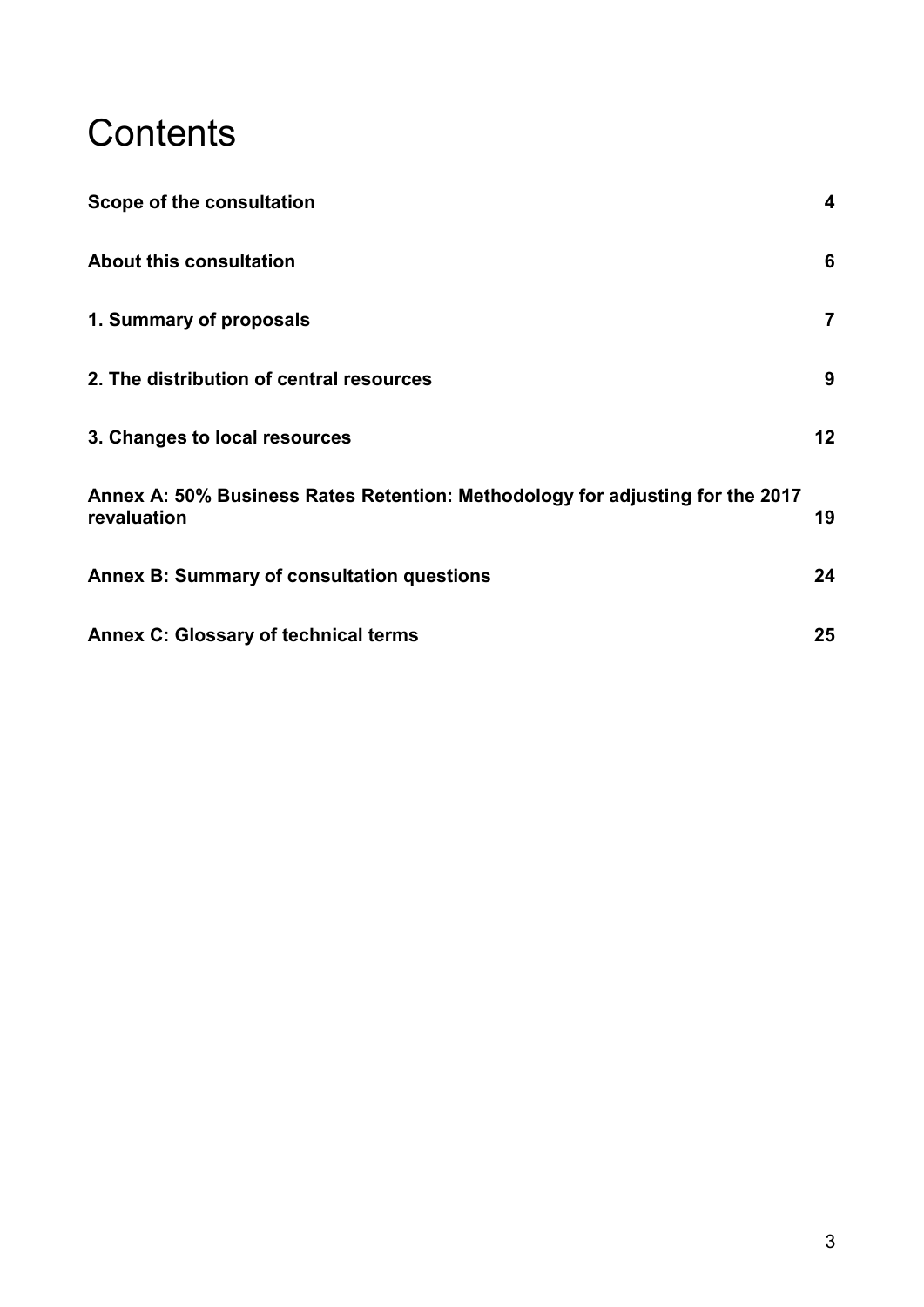# <span id="page-3-0"></span>Scope of the consultation

| Topic of this<br>consultation: | This consultation covers proposals for the local government<br>finance settlement for 2017/18.                                                                             |
|--------------------------------|----------------------------------------------------------------------------------------------------------------------------------------------------------------------------|
| Scope of this<br>consultation: | This consultation seeks views on proposals for the local government<br>finance settlement for 2017/18, in particular from representatives of<br>local government           |
| Geographical<br>scope:         | These proposals relate to England only.                                                                                                                                    |
| Impact<br>Assessment:          | Since the Government does not envisage that the proposals<br>within this consultation document will have an impact on<br>business, no impact assessment has been produced. |

# Basic Information

| To:                                                 | The consultation will be of particular interest to local authorities,<br>and representative bodies for local authorities.                                                                                                                                                                                                                                                                                                                                                                                            |
|-----------------------------------------------------|----------------------------------------------------------------------------------------------------------------------------------------------------------------------------------------------------------------------------------------------------------------------------------------------------------------------------------------------------------------------------------------------------------------------------------------------------------------------------------------------------------------------|
| Body/bodies<br>responsible for<br>the consultation: | Local Government Finance Directorate within the Department for<br><b>Communities and Local Government.</b>                                                                                                                                                                                                                                                                                                                                                                                                           |
| Duration:                                           | This consultation will last for 6 weeks from 15 September 2016<br>to 5pm, 28 October 2016.                                                                                                                                                                                                                                                                                                                                                                                                                           |
| Enquiries:                                          | For any enquiries about the consultation please contact<br>James Livingston<br>James.Livingston@communities.gsi.gov.uk or 0303 444 2075                                                                                                                                                                                                                                                                                                                                                                              |
| How to respond:                                     | Please respond by completing an online survey at:<br>https://www.surveymonkey.co.uk/r/583WBQL<br>Alternatively, you can respond to the questions in<br>this consultation by email to:<br>LGFConsultation@communities.gsi.gov.uk<br>If you are responding in writing, please make it clear which<br>questions you are responding to.<br>Written responses should be sent to:<br>James Livingston<br>Department for Communities and Local Government<br>2nd floor, Fry Building<br>2 Marsham Street<br>London SW1P 4DF |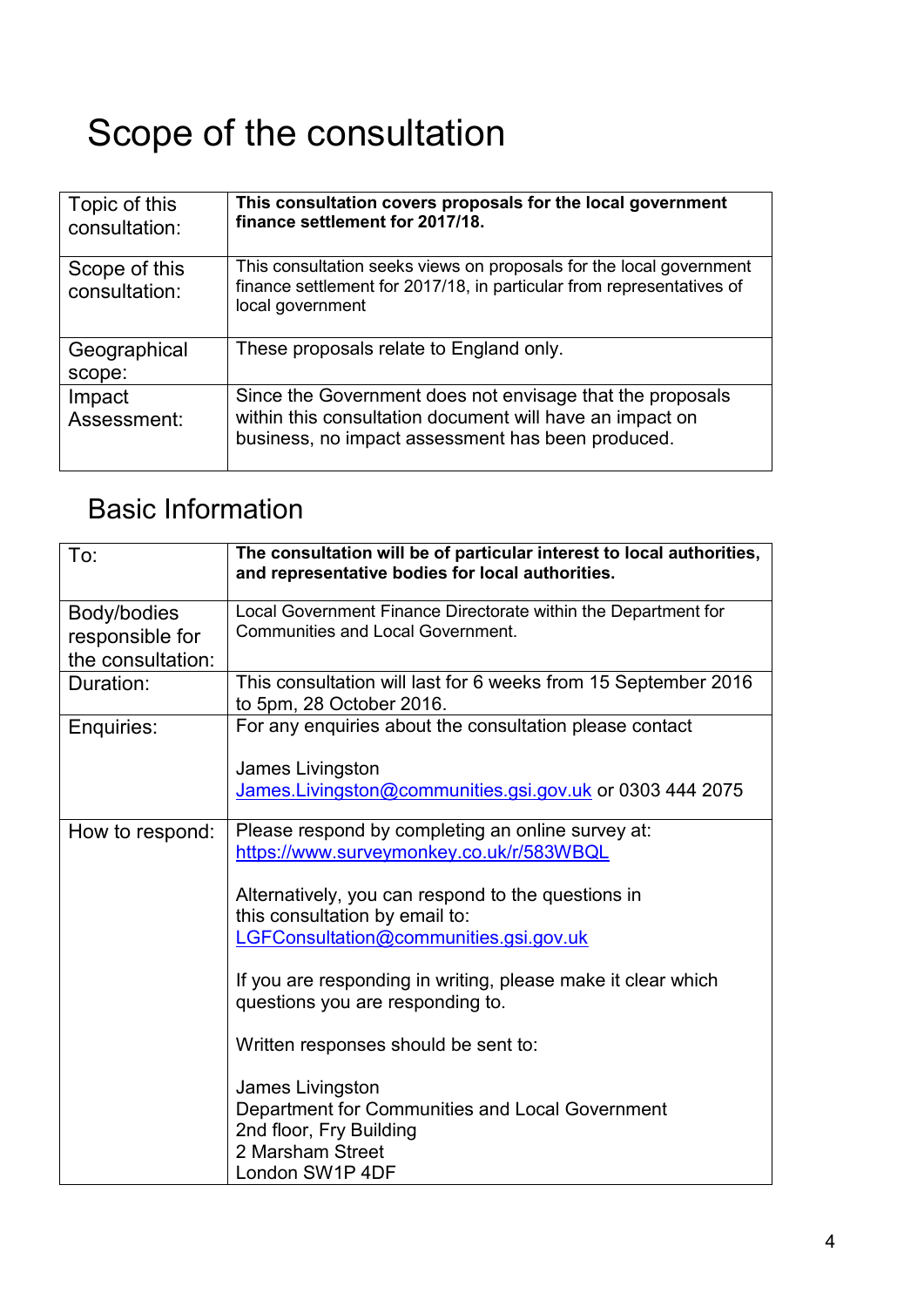| When you reply it would be very useful if you confirm whether<br>you are replying as an individual or submitting an official<br>response on behalf of an organisation and include:<br>your name,<br>your position (if applicable),<br>the name of organisation (if applicable),<br>an address (including post/code),<br>an email address, and<br>a contact telephone number |  |
|-----------------------------------------------------------------------------------------------------------------------------------------------------------------------------------------------------------------------------------------------------------------------------------------------------------------------------------------------------------------------------|--|
|-----------------------------------------------------------------------------------------------------------------------------------------------------------------------------------------------------------------------------------------------------------------------------------------------------------------------------------------------------------------------------|--|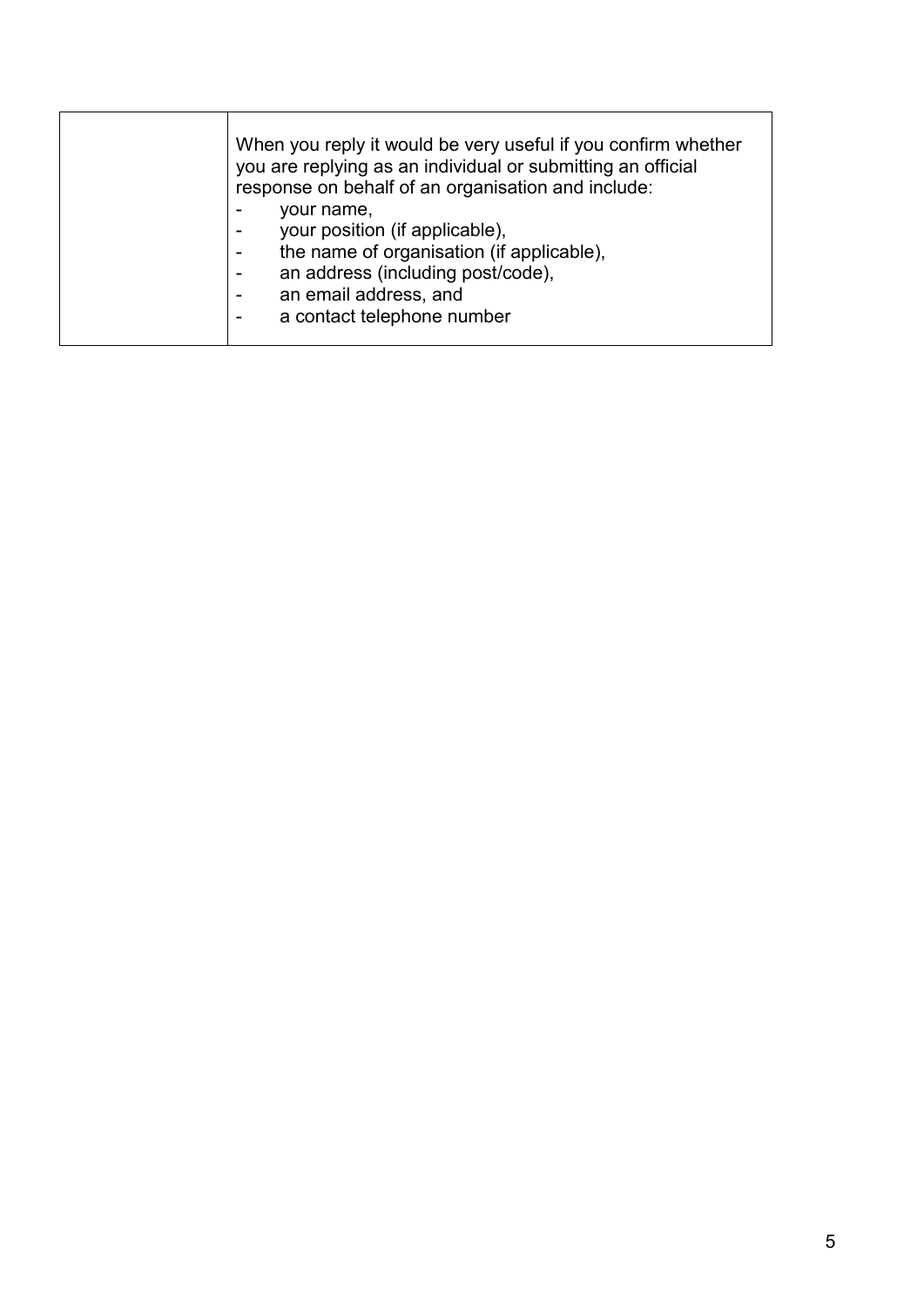# <span id="page-5-0"></span>About this consultation

This consultation document and consultation process have been planned to adhere to the Consultation Principles issued by the Cabinet Office.

Representative groups are asked to give a summary of the people and organisations they represent, and where relevant who else they have consulted in reaching their conclusions when they respond.

Information provided in response to this consultation, including personal information, may be published or disclosed in accordance with the access to information regimes (these are primarily the Freedom of Information Act 2000 (FOIA), the Data Protection Act 1998 (DPA) and the Environmental Information Regulations 2004.

If you want the information that you provide to be treated as confidential, please be aware that, under the FOIA, there is a statutory Code of Practice with which public authorities must comply and which deals, amongst other things, with obligations of confidence. In view of this it would be helpful if you could explain to us why you regard the information you have provided as confidential. If we receive a request for disclosure of the information we will take full account of your explanation, but we cannot give an assurance that confidentiality can be maintained in all circumstances. An automatic confidentiality disclaimer generated by your IT system will not, of itself, be regarded as binding on the Department.

The Department for Communities and Local Government will process your personal data in accordance with DPA and in the majority of circumstances this will mean that your personal data will not be disclosed to third parties.

Individual responses will not be acknowledged unless specifically requested.

Your opinions are valuable to us. Thank you for taking the time to read this document and respond.

Are you satisfied that this consultation has followed the Consultation Principles? If not or you have any other observations about how we can improve the process please contact DCLG Consultation Co/coordinator.

Department for Communities and Local Government 2 Marsham Street London SW1P 4DF Or by e-mail to: [consultationcoordinator@communities.gsi.gov.uk](mailto:consultationcoordinator@communities.gsi.gov.uk)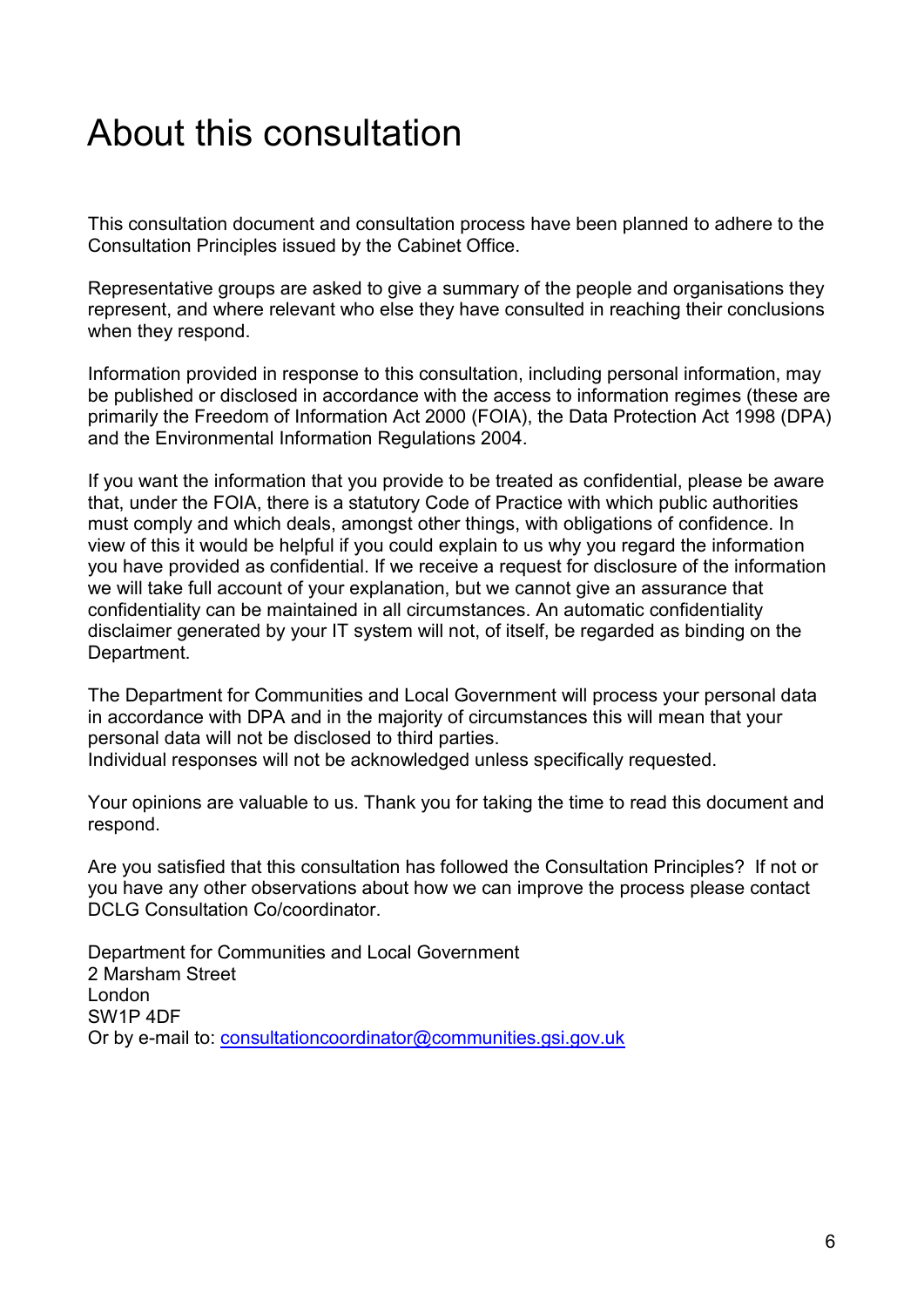# <span id="page-6-0"></span>1. Summary of proposals

# **1.1 Summary**

- 1.1.1 This chapter provides an overview of the wider reforms of local government finance which will help provide context to the proposals for the 2017/18 settlement:
	- it provides background information regarding the ongoing reforms to business rates retention and
	- it outlines the key themes that the Government is proposing for the 2017/18 local government finance settlement.

# **1.2 Background**

- 1.2.1 The funding available to councils to deliver their core services for the rest of this Parliament is broadly flat, in cash terms. By then, local government will retain 100% of taxes raised locally. This will give local government additional business rates receipts of around £12.5bn to spend on local services. The system will have stronger incentives to boost growth, and areas that take bold decisions to boost growth will see the benefits. In order to ensure that the reforms are fiscally neutral, councils will gain new responsibilities, and some Whitehall grants will be phased out.
- 1.2.2 These reforms represent a unique opportunity to fundamentally change the role of local government and the way it is funded. The move towards self-sufficiency and away from dependence on central government is something that councils have been calling for over a number of decades. The historic 2016/17 local government finance settlement was a first step along this road. It offers those local authorities who are committed to reform far greater certainty over their future funding.

# **1.3 Summary of proposals**

#### *The distribution of central resources*

- 2.1.1 This chapter outlines our proposals for distributing central resources in 2017/18 to build on the four year offer announced in the 2016/17 local government finance settlement. These proposals are intended to give councils that are committed to reform long term certainty, earlier in the year, over more sources of funding. In summary, it outlines:
	- the Government's commitment to the multi-year settlement offer and seeks views on expanding this offer
	- the proposed approach to distributing funding through the Improved Better Care Fund using a methodology that takes account of each council's capacity to raise resources through the adult social care precept.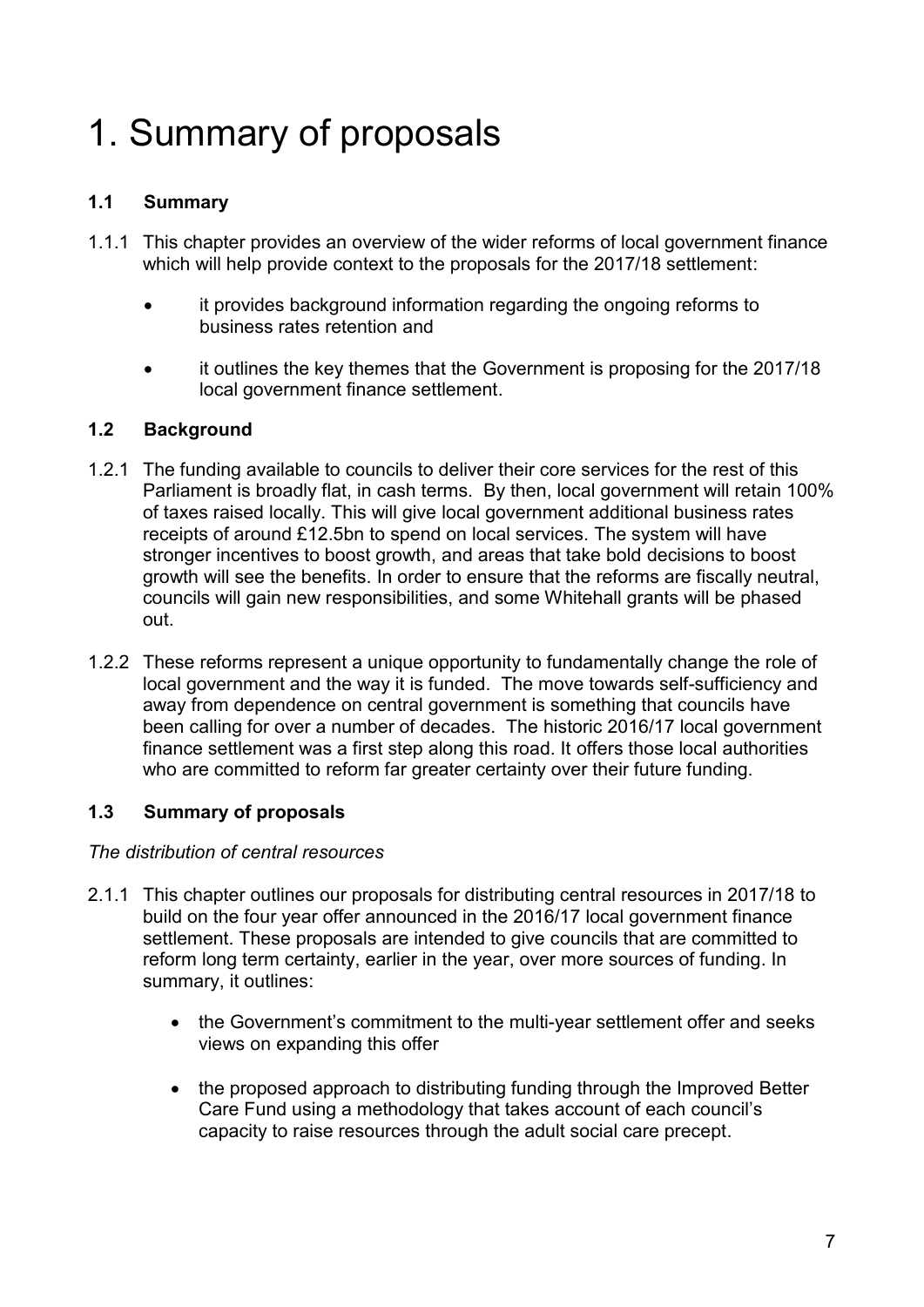#### *Changes to local resources*

- 2.1.2 This chapter outlines the Government's proposals for the 2017/18 local government finance settlement that have implications for the local resources collected by councils. In summary, it includes:
	- the Government's proposals for the council tax referendum principles for 2017/18 which are:
		- a core principle of 2%. As in 2016/17, this would continue to apply to shire counties, unitary authorities, London boroughs, the Greater London Authority, fire authorities, and Police and Crime Commissioners except those whose Band D precept is in the lower quartile of that category
		- a continuation of the Adult Social Care precept of an additional 2%, for county councils, unitary authorities and London boroughs (including the Common Council of the City of London and the Council of the Isles of Scilly), subject to consideration of the use made of the Adult Social Care precept in the previous year
		- that shire district councils will be allowed increases of less than 2% or up to and including £5, whichever is higher
		- that Police and Crime Commissioners whose Band D precept is in the lowest quartile of that category will be allowed increases of less than 2% or up to and including £5, whichever is higher
		- that referendum principles are introduced for town and parish councils whose Band D precept is higher than that of the lowest charging district council for 2016/17 (£75.46), and which have a total precept for 2016/17 of at least £500,000, while taking account of transfers of responsibilities, and that consideration is given to the extension of referendums to all local precepting authorities.
	- the proposed approach for adjusting business rates tariff and top ups to cancel out, as far as is practicable, the impact of the 2017 business rates revaluation on local authorities' income
	- a proposed methodology for calculating the agreed changes in the local share of retained business rates and the level of tariff and top ups for local authorities piloting 100% business rates retention, designed to ensure that no authorities anywhere in the country are adversely affected by these pilots, and
	- a mechanism which would allow places with a devolution deal to revisit the distribution of existing funding streams within their areas, if all affected councils agree.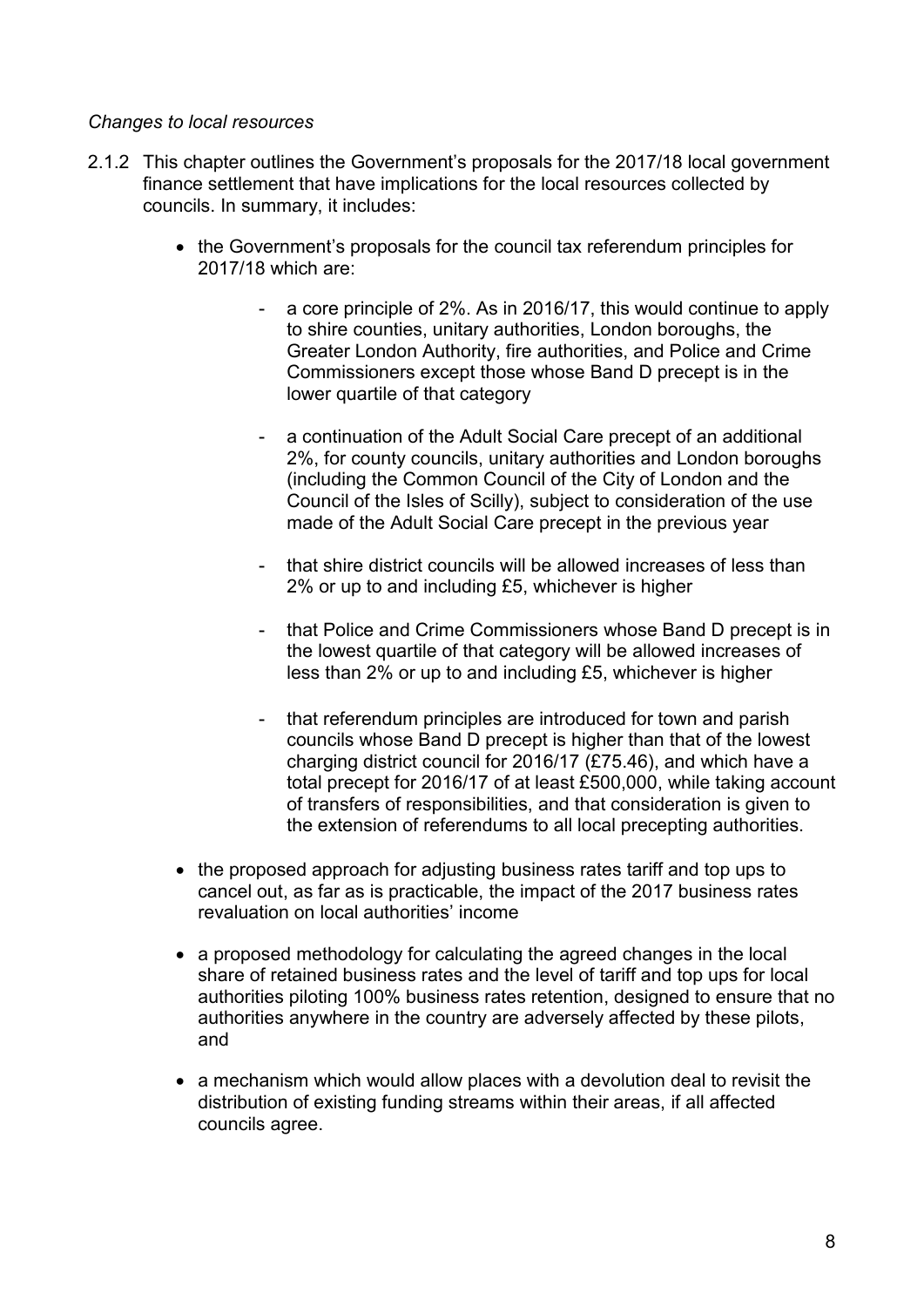# <span id="page-8-0"></span>2. The distribution of central resources

# **2.1 Summary**

- 2.1.1 This chapter outlines our proposals for distributing central resources in 2017/18 to build on the multi-year settlement offer announced in the 2016/17 local government finance settlement. These proposals are intended to give councils that are committed to reform greater certainty, earlier in the year, over more sources of funding. In particular, the chapter outlines:
	- the multi-year settlement offer and seeks views on expanding this offer
	- the proposed approach to distributing funding through the Improved Better Care Fund, using a methodology that takes account of each council's capacity to raise resources through the adult social care precept.

### **2.2 The multi-year settlement offer**

- 2.2.1 On 10 March, the Secretary of State for Communities and Local Government wrote to every local authority in England setting out the conditions for the offer of a multiyear settlement.<sup>1</sup> This made clear that the offer and the production of an efficiency plan should be as simple and straightforward as possible. It is important that plans cover the full four year period and are open and transparent about the benefits they will bring and show how greater certainty can create the necessary conditions for further savings.
- 2.2.2 The offer, as described in the Secretary of State's letter of 10 March, includes:
	- Revenue Support Grant
	- Business rates tariff and top up payments, which will not change for reasons relating to the relative needs of local authorities
	- Rural Services Delivery Grant and
	- **Transition Grant.**
- 2.2.3 Plans should be locally owned and driven and as such we have not provided guidance or set out what they should contain. However councils should consider sector-led advice produced by the Local Government Association and CIPFA on what efficiency plans could include (http://tinyurl.com/zghpsyo). Councils have until

- Common Council of the City of London
- London borough councils
- District Councils

1

- County Councils
- Council of the Isles of Scilly
- Greater London Authority
- Metropolitan County Fire and Rescue Authorities
- Combined Fire and Rescue Authorities*.*

 $1$  The letter confirmed that the Government will offer any council that wishes to take it up a four-year funding settlement to 2019-20. This includes: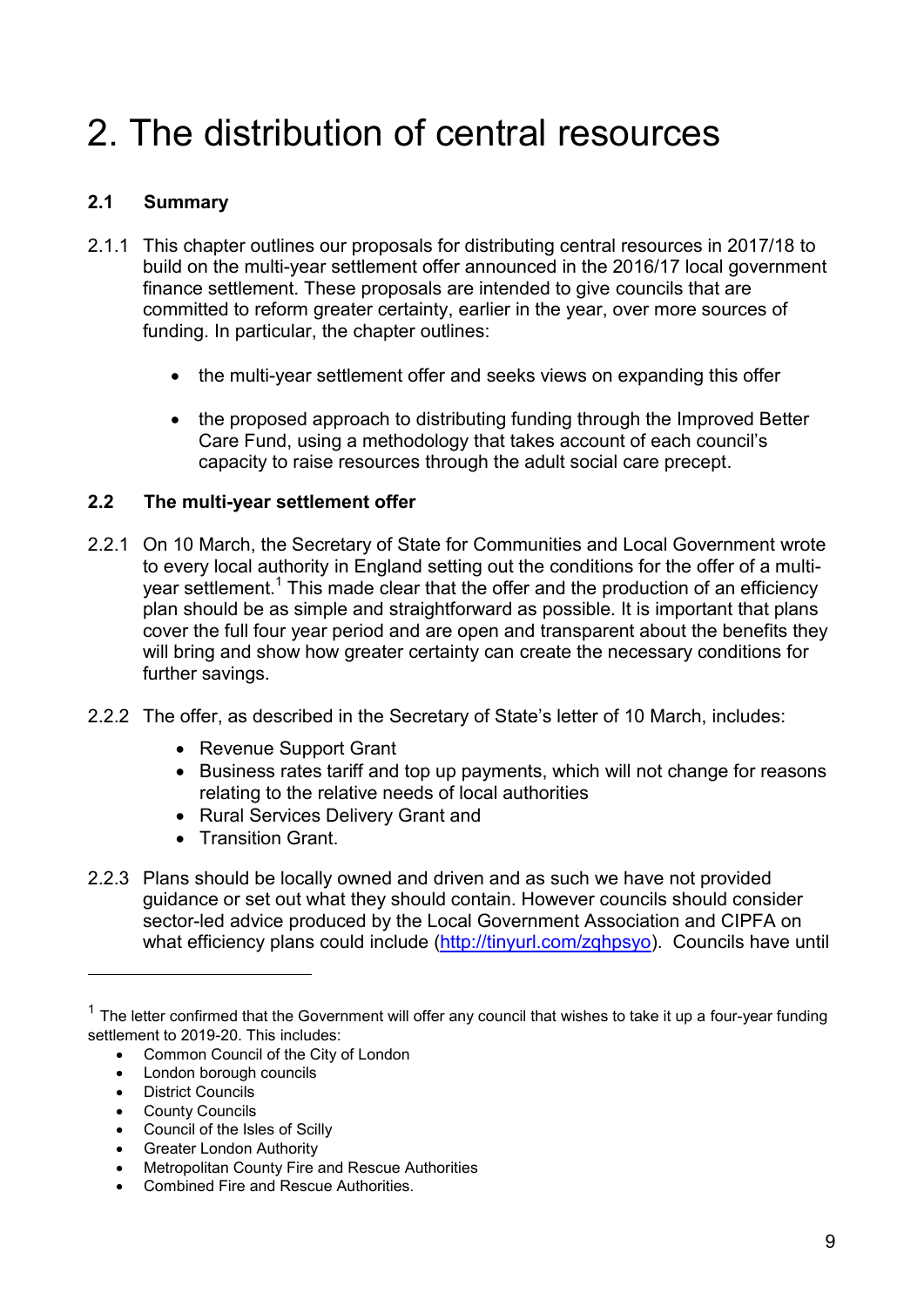14 October 2016 to accept the offer by sending an email or letter to [MultiYearSettlements@communities.gsi.gov.uk](mailto:MultiYearSettlements@communities.gsi.gov.uk) with a link to their published efficiency plan. After the deadline for receipt, DCLG will respond to councils on the 4 year offer as soon as practicable.

- 2.2.4 We expect the take up for this offer to be high as it gives councils an excellent opportunity to increase the level of certainty they have regarding their financial position for the rest of this Parliament. Barring exceptional circumstances, and subject to the normal statutory consultation process for the local government finance settlement,<sup>2</sup> the Government intends to confirm the constituent elements of the multi-year offer for the remaining years of the Parliament for qualifying councils soon after 14 October. These amounts, together with any additional grants which might be part of the offer (see paragraph 2.2.6, below), would then be published as part of the 2017/18 provisional local government finance settlement in due course.
- 2.2.5 However, those councils that choose not to accept the offer will be subject to the existing annual process for determining the level of central funding that they will receive.
- 2.2.6 The Government would also like to consider expanding the current multi-year offer to give local councils who are committed to reform the opportunity for more security over more of their funding for the rest of this parliament. This could potentially be achieved by including more grants in the offer.

#### **Question 1: What other, additional grants, beyond those set out in para 2.2.2, should the Government consider including in the multi-year offer?**

#### **2.3 Distribution of the improved Better Care Fund**

- 2.3.1 The Spending Review 2015 announced the introduction of the improved Better Care Fund worth £105 million in 2017/18, £800 million in 2018/19 and £1.5 billion in 2019/20.
- 2.3.2 The Government set out its proposed approach to allocating the improved Better Care Fund allocations alongside the provisional Local Government Finance Settlement 2016/17 and committed to consult on the distribution of the fund in due course.
- 2.3.3 Having carefully considered its approach and the views received in response to the consultation on the settlement, the Government proposes to maintain the approach for 2017/18 set out in chapter 5 of the consultation on the provisional 2016/17 local government finance settlement published on 17 December 2015.<sup>3</sup> This approach recognises that authorities have varying capacity to raise council tax, and will

1

 $2^{2}$  As prescribed in sections 78 and 78A of the Local Government Finance Act 1988. <sup>3</sup> Available at

[https://www.gov.uk/government/uploads/system/uploads/attachment\\_data/file/494385/Provisional\\_settlemen](https://www.gov.uk/government/uploads/system/uploads/attachment_data/file/494385/Provisional_settlement_consultation_document.pdf) [t\\_consultation\\_document.pdf](https://www.gov.uk/government/uploads/system/uploads/attachment_data/file/494385/Provisional_settlement_consultation_document.pdf)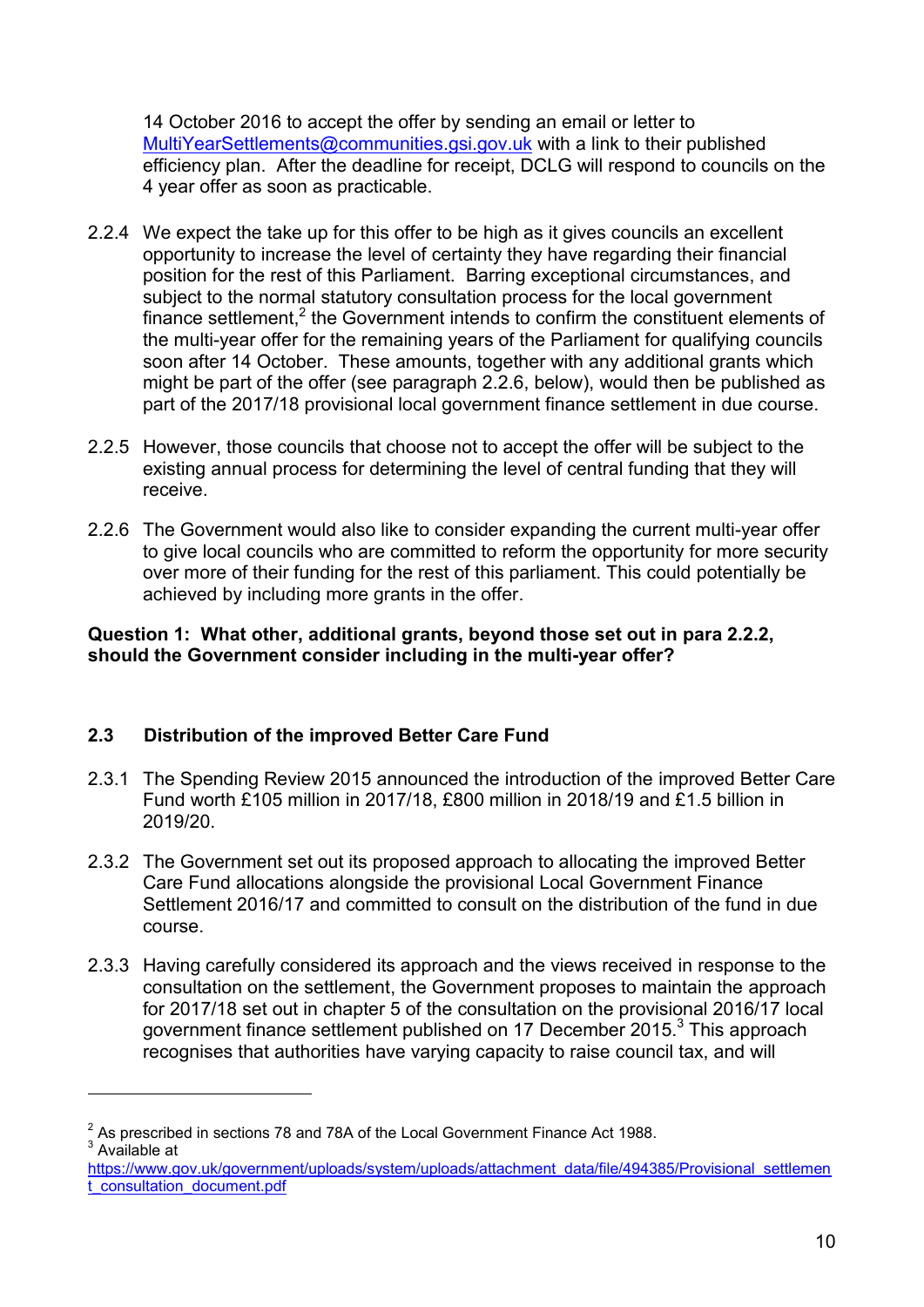allocate the funding through a separate grant to local government, using a methodology which provides more funding to those authorities which benefit less from the adult social care council tax precept.

- 2.3.4 The proposed methodology for each financial year is as follows:
	- i. We calculate the additional funding available to spend on adult social care at a national level, combining the 2% council tax flexibility for adult social care and the additional funding for the improved Better Care Fund.
	- ii. We then calculate the share of that national amount which each authority with responsibility for social care would receive if it were distributed according to the 2013 adult social care relative needs formula.
	- iii. We then calculate how much each authority with responsibility for social care could raise from the additional 2% council tax flexibility for adult social care.
	- iv. The additional funding for the improved Better Care Fund is then allocated in such a way that, when combined with the money which could be raised from the council tax flexibility, each council would receive its share of the combined national amount as calculated in step (ii) above.
	- v. These allocations are adjusted so that, where an authority could raise more from the additional council tax flexibility for social care than its share of the national amount calculated in step (ii), its allocation for the improved Better Care Fund is set to zero rather than a notional negative figure.
	- vi. The remainder of the allocations are then reduced proportionately, so that the combined totals sum to the national total for additional funding available to spend on adult social care, as calculated in step (i).
- 2.3.5 The resulting illustrative proposed allocations of the improved Better Care Fund by local authority can be found at [https://www.gov.uk/government/publications/core](https://www.gov.uk/government/publications/core-spending-power-final-local-government-finance-settlement-2016-to-2017)[spending-power-final-local-government-finance-settlement-2016-to-2017](https://www.gov.uk/government/publications/core-spending-power-final-local-government-finance-settlement-2016-to-2017)

**Question 2: Do you agree with the proposed methodology for allocating funding for the improved Better Care Fund as outlined in paragraph 2.3.4?**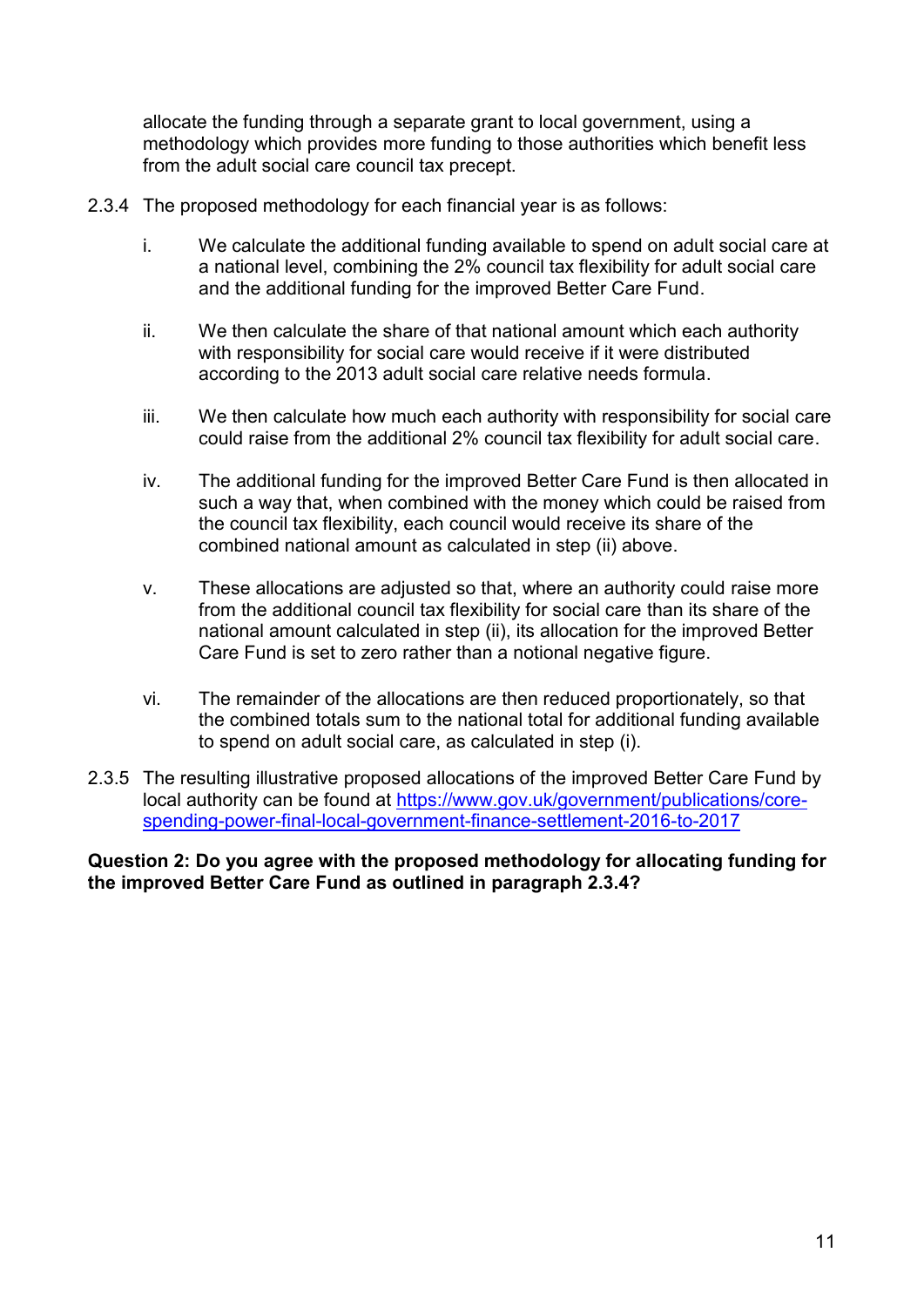# <span id="page-11-0"></span>3. Changes to local resources

# **3.1 Summary**

- 3.1.1 This chapter outlines the Government's proposals for the 2017/18 local government finance settlement that have implications for the local resources collected by councils. These proposals include:
	- provisional council tax Referendum principles for 2017/18
	- the Government's approach to adjusting tariff and top ups to ensure as far as possible that local authorities have a predictable level of income regardless of the impact of the 2017 business rates revaluation
	- a methodology for calculating the change in the local share and the level of tariff and top ups for local authorities piloting 100% business rates retention
	- a mechanism through which funding could be transferred to a Combined Authority if all councils affected agree to the transfer.

### **3.2 Council tax referendum principles for local authorities**

- 3.2.1 In the Spending Review, the Government announced a new adult social care precept worth 2% for authorities with responsibility for adult social care for the remainder of the Parliament. This new precept was in addition to a 'core' council tax referendum principle of 2% which would be reviewed annually. A range of flexibilities were offered to certain other categories of authority, with the remainder able to increase by up to the core 2% without triggering a local referendum. The Government is committed to keeping council tax low and, under the existing principles, the average Band D increase for 2016/17 was 3.1%, which means that council tax is still 9% lower in real terms than it was in 2009/10.
- 3.2.2 In order to balance the aim of keeping council tax low for local residents with the need for councils to raise sufficient funding to support local services, the Government is minded to propose referendum principles the same as those set in 2016/17, subject to the views of respondents to this consultation and consideration of the use made of the adult social care precept in 2016/17. This would mean:
	- a core principle of 2%. This would continue to apply to shire counties, unitary authorities, London boroughs, the Greater London Authority, fire authorities, and Police and Crime Commissioners except those whose Band D precept is in the lower quartile of that category (see below)
	- a continuation of the Adult Social Care precept of an additional 2%, for County Councils, unitary authorities and London boroughs (including the Common Council of the City of London and the Council of the Isles of Scilly), subject to consideration of the use made of the Adult Social Care precept in the previous year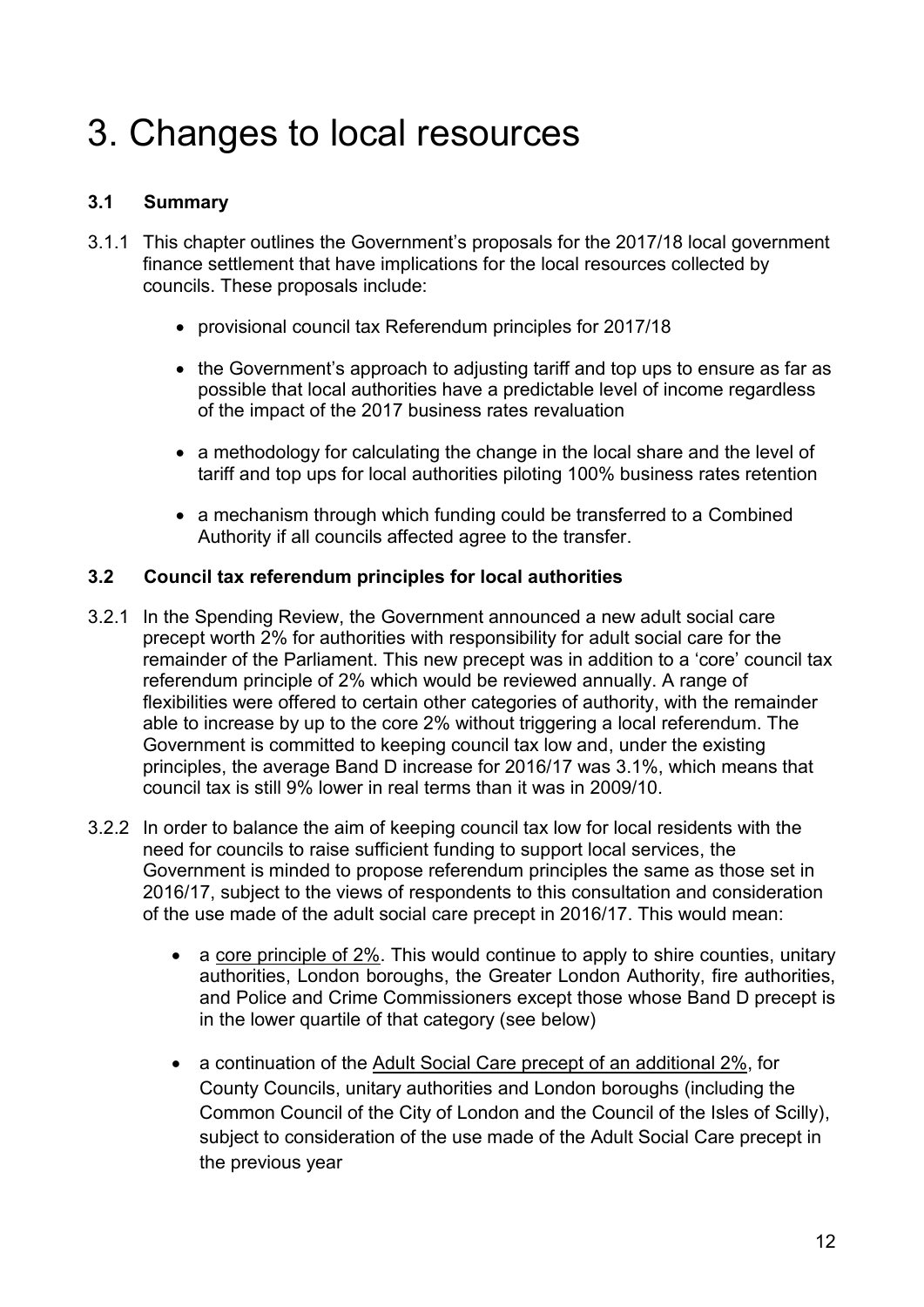- shire district councils will be allowed increases of less than 2% or up to and including £5, whichever is higher
- Police and Crime Commissioners in the lowest quartile will be allowed increases of less than 2% or up to and including £5, whichever is higher.

#### **Question 3: Do you agree with the council tax referendum principles for 2017-18 proposed in paragraphs 3.2.1 to 3.2.2 for principal local authorities?**

#### **3.3 Council tax referendum principles for parish and town councils**

- 3.3.1 Since the introduction of council tax referendums in 2012/13, no referendum principles have been set for local precepting authorities such as town and parish councils ("parishes"), although the Government has made it clear that we would keep this under review and take action if necessary.
- 3.3.2 We recognise the value of parishes and the greater role in service delivery that many are performing to deliver ambitious services for their residents. However, the increase in the average Band D council tax level of 6.1% set by parishes in 2016/17 is notably higher than those in the previous 5 years, as shown in Table 1 below:

|          | 2011/12 | 2012/13 | 2013/14 | 2014/15 | 2015/16 | 2016/17 |
|----------|---------|---------|---------|---------|---------|---------|
| Parishes | 2.3%    | 3.9%    | 5.2%    | 4.3%    | 3.3%    | 6.1%    |

*Table 1: Average percentage increase in Band D council tax levels set by parishes*

- 3.3.3 In light of this, the Government is minded to apply referendum principles to larger, higher-spending town and parish councils in 2017/18. There are around 8,800 precepting parishes in England, which vary widely in terms of resident population and precept charge. We believe there is a strong argument in favour of extending referendums to those larger parishes whose precept is equivalent in size to that of a district council.
- 3.3.4 We propose that referendum principles are introduced for local precepting authorities (town and parish councils) whose Band D precept is higher than that of the lowest charging district council for 2016/17 (£75.46), and which have a total precept for 2016/17 of at least £500,000 (subject to the next paragraph). These parishes would face the same referendum principles as shire districts: increases of less than 2% or up to and including £5 (whichever is higher) can be set without triggering a referendum. Based on these thresholds, the Government expects this new principle will affect around 120 of England's 8,800 local precepting parishes.
- 3.3.5 In doing this, the Government wishes to ensure that parishes continue to have the flexibility to take on responsibilities from other tiers of local government without being unduly constrained by council tax referendum principles. It is therefore proposed that parishes will not be in the category to which the referendum principle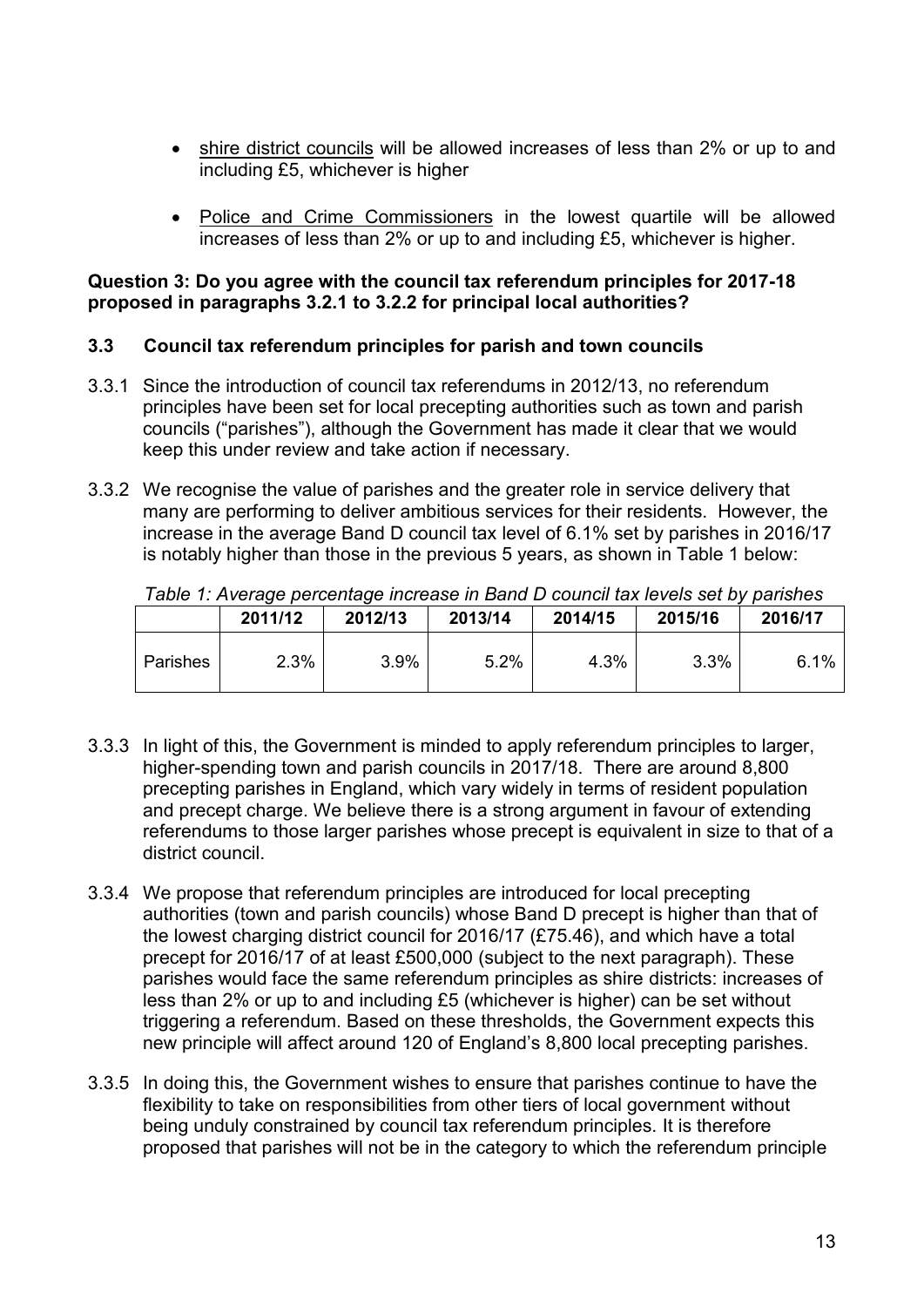applies where there has been a transfer of responsibilities, and where three conditions are satisfied:

- i. the parish council and a principal council covering the area of the parish council have each resolved that a particular function carried out by the principal council in relation to the parish council's area in the financial year 2016-17 is to be carried out instead by the parish council in the financial year 2017-18
- ii. the parish council and the principal council have agreed the reasonable cost of the exercise of that particular function in the parish council's area by the parish council in the financial year 2017-18
- iii. that the agreed cost, if collected by way of the parish council precept, would take the parish council over the threshold of a 2% or £5 increase on the previous year.
- 3.3.6 A large proportion of parishes are modest in size for example, around 4,000 parishes have precepts of £25 or less. However, the Government is aware that increases in these precepts continue to concern local tax payers and is therefore prepared to consider extending referendums to all parishes.
- 3.3.7 We recognise that issues of proportionality, practicality and cost could be raised by such a step, and would welcome views on this.

**Question 4: Do you agree that referendum principles should be extended to larger, higher-spending town and parish councils in 2017/18 as set out in paragraphs 3.3.3 to 3.3.4?** 

**Question 5: Do you agree with the proposed approach to take account of the transfer of responsibilities to town and parish councils as outlined in paragraph 3.3.5?** 

**Question 6: Do you agree with the suggestion that referendum principles may be extended to all local precepting authorities as set out in paragraph 3.3.6? If so what level of principle should be set?** 

**Question 7: Do you have views on the practical implications of a possible extension of referendum principles to all local precepting authorities as set out in paragraph 3.3.7?** 

#### **3.4 The business rates revaluation adjustment**

3.4.1 The next business rates revaluation takes effect from 1 April 2017. Revaluation is a revenue neutral exercise so the total rates bill will stay the same at the England level in real terms, after allowing for appeals. At the local authority level, overall bills will increase or fall depending upon whether rateable values in that area have performed above or below the average for England, after allowing for appeals.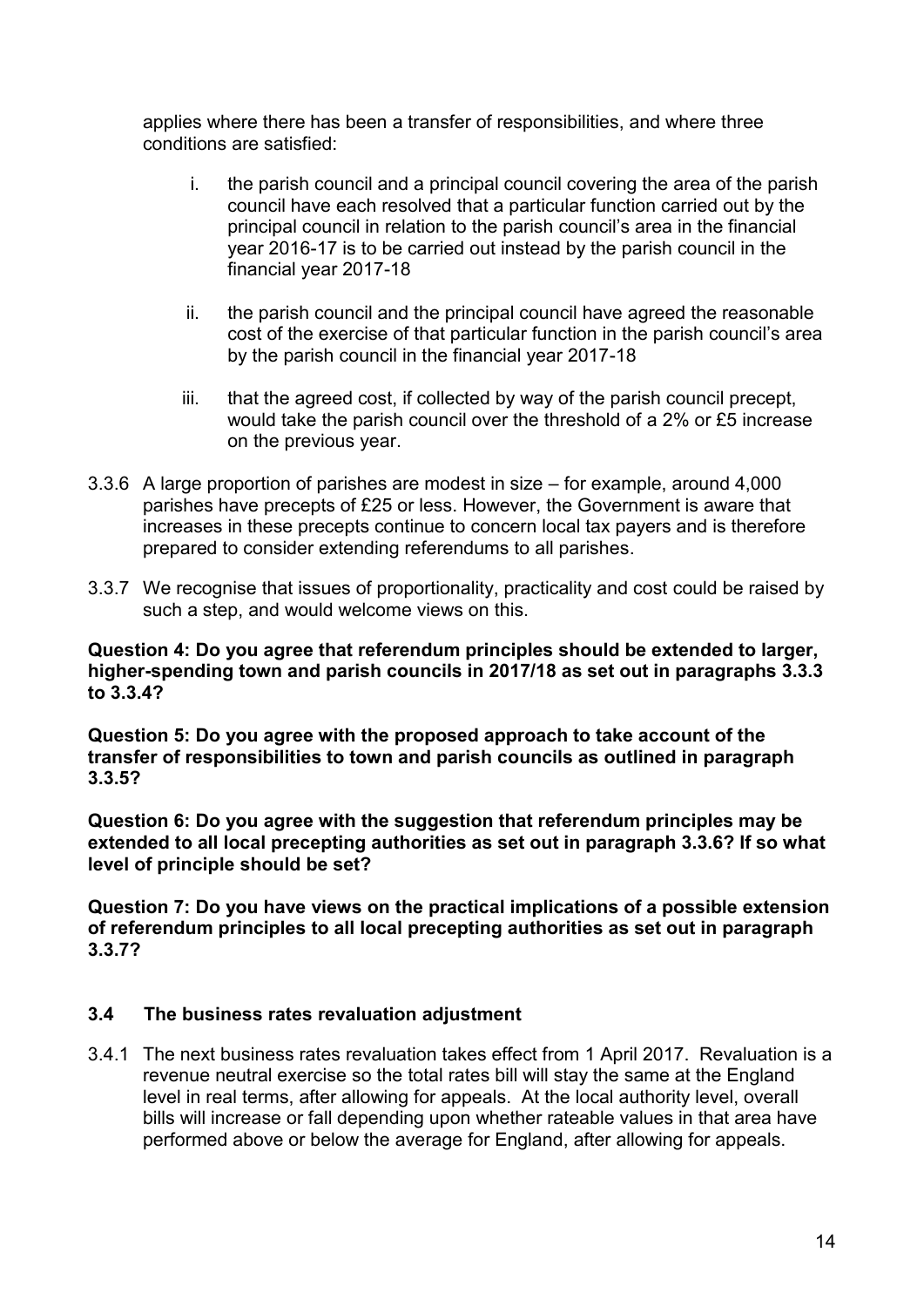3.4.2 This creates change in the system outside the control of local authorities. When the Government introduced the 50% business rate retention scheme it signalled that it would adjust each authority's tariff or top up following a revaluation to ensure, as far as is practicable, that their retained income is the same after revaluation as immediately before. This will ensure that the growth incentive created by the rates retention scheme and the delivery of public services will not be weakened by losses of income outside the control of authorities. The following section describes how we will implement this commitment.

#### *The adjustment for the revaluation*

3.4.3 For a local authority, the measure of rates income in the rates retention scheme is its share of "non-domestic rating income" as defined in regulations and captured on the NNDR3 form. Therefore, the objective of the revaluation adjustment is to identify and isolate the amount by which non-domestic rating income in the authority will change purely due to the revaluation. Once identified, the relevant shares of these amounts can then be deducted or added to the tariffs or top ups to cancel out the impact of revaluation.

#### 3.4.4 For example:

An authority sees its local share of non-domestic rating income grow due to revaluation from £100m to £122m. It has a £20m top up. With no adjustment, the £22m increase would feed through into extra revenue for the authority. To compensate we need to deduct £22m from the £20m top up giving a tariff of £2m.

- 3.4.5 In practice we do not believe it will be possible to directly measure the changes in non-domestic rating income arising from the revaluation alone. Instead we propose to estimate the change using a proxy (derived from gross rates payable). The proxy will be calculated by comparing the local authority's rateable value before and after the revaluation to quantify the impact the revaluation has on the tax base. This effect will then be applied to the authority's gross business rates income before the revaluation to produce a figure for the council's income post-revaluation. Subtracting this post-revaluation income figure from the pre-revaluation income and apportioning it according to the authority's share of business rates income under the scheme will produce the change that needs to be made to its tariff or top up in order to ensure that it has, as far as practicable, the same income after the revaluation as it had before.
- 3.4.6 We propose to make this adjustment in three stages: on a provisional basis in the 2017-18 settlement; on a final basis with a reconciliation in the 2018-19 settlement; and finally, by cancelling out the reconciliation in the 2019-20 settlement.
- 3.4.7 Annex A provides more detailed information about the calculations involved in the proposed methodology for the revaluation adjustment.

#### *Appeals against the 2017 rating list*

3.4.8 The adjustment for revaluation is for those impacts discernable at the time of the revaluation only (and captured in the rateable values on 31/3/17 and 1/4/17 as we look at them on that day). Changes to the revaluation which occur after 1 April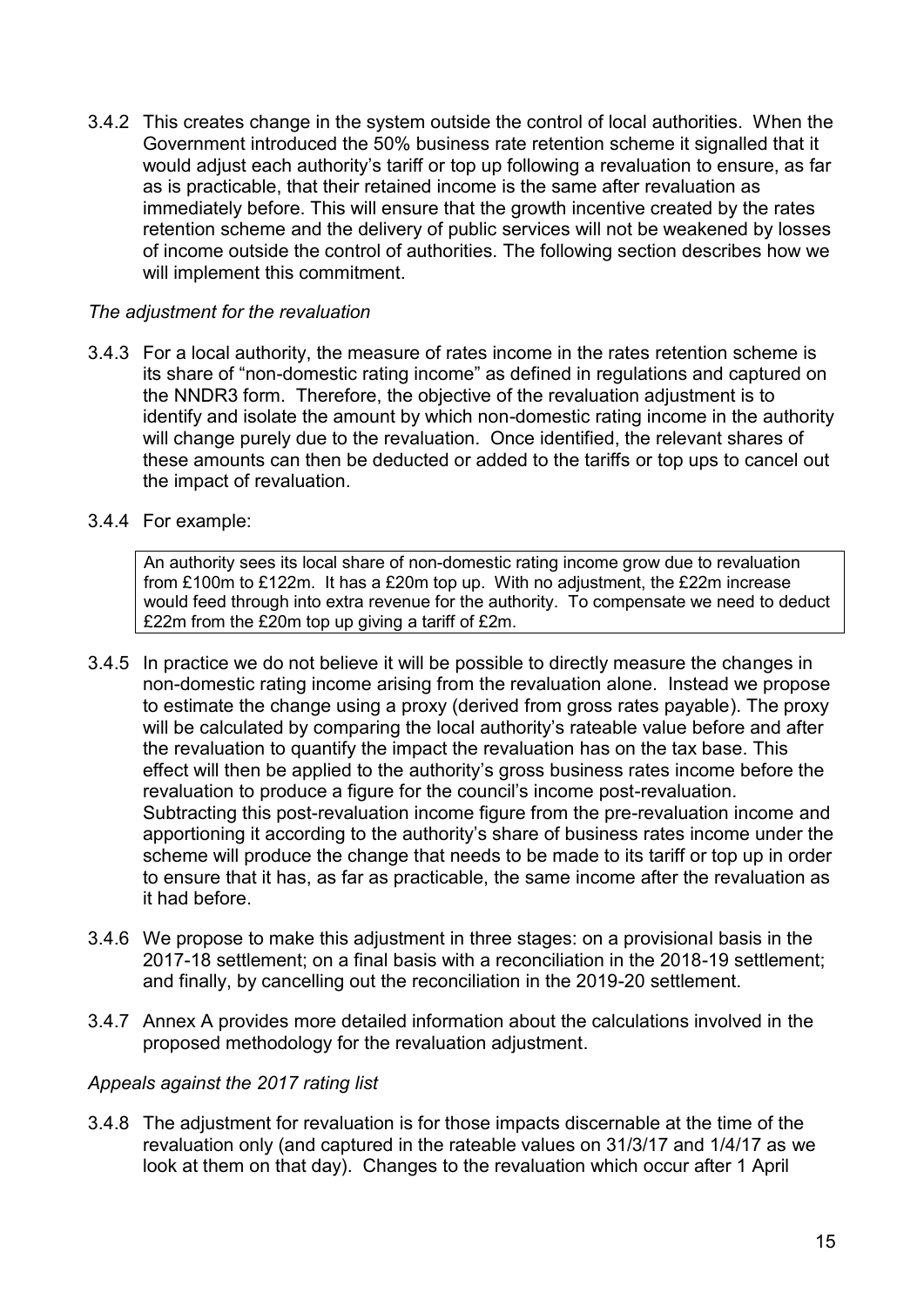2017 by virtue of backdated amendments or appeals (including those backdated to 1/4/17) fall within the operation of the rates retention system in the normal way.

### **Question 8: Do you agree with the methodology for calculating the revaluation adjustment to business rates tariff and top-up payments as outlined in paragraphs 3.4.1 to 3.4.8?**

#### **3.5 Adjustments to business rates in areas piloting 100% business rates retention**

- 3.5.1 At the 2015 Autumn Statement the Government committed to piloting approaches to 100% business rates retention in London, Manchester and Liverpool from 1 April 2017.
- 3.5.2 The Government also committed that the pilots' offer would be available to other areas with ratified devolution deals and that as part of the pilots, the "local share" of business rates could be increased from as early as 2017-18.
- 3.5.3 To ensure that an increase in the "local share" of business rates is fiscally neutral at the point of change, the Government and pilot areas are exploring:
	- ending entitlement to certain grants and other funding streams
	- devolving additional responsibilities to pilot areas and
	- adjusting existing business rate tariffs and top ups.
- 3.5.4 The Government intends to use the pilots to test mechanisms for full rollout of the 100% retention scheme. Any cost to the system from elements of the pilots will not impact on non-pilot authorities.

#### *Methodology for calculating the additional local share in pilot areas*

- 3.5.5 The calculation of the value of an additional local share will be based on the pilot areas' Baseline Funding Levels and notional Business Rates Baselines (i.e. the 2013/14 Business Rates Baseline, uprated by subsequent changes to the small business rates multiplier). This will preserve the integrity of the existing scheme by ensuring that the value of the additional share is exclusive of any growth (or decline) in business rates achieved by pilot authorities since 2013-14.
- 3.5.6 For each pilot authority, the value of funding streams and the new responsibilities rolled in to the business rates retention system (hereinafter referred to as "Grant") will be added to the existing Baseline Funding Level to create a "new" Baseline Funding Level for the authority.
- 3.5.7 There are two different options on offer to pilot authorities in 2017-18. Either:
	- a) the local percentage share of business rates is increased only by the value of the "Grant" rolled-in or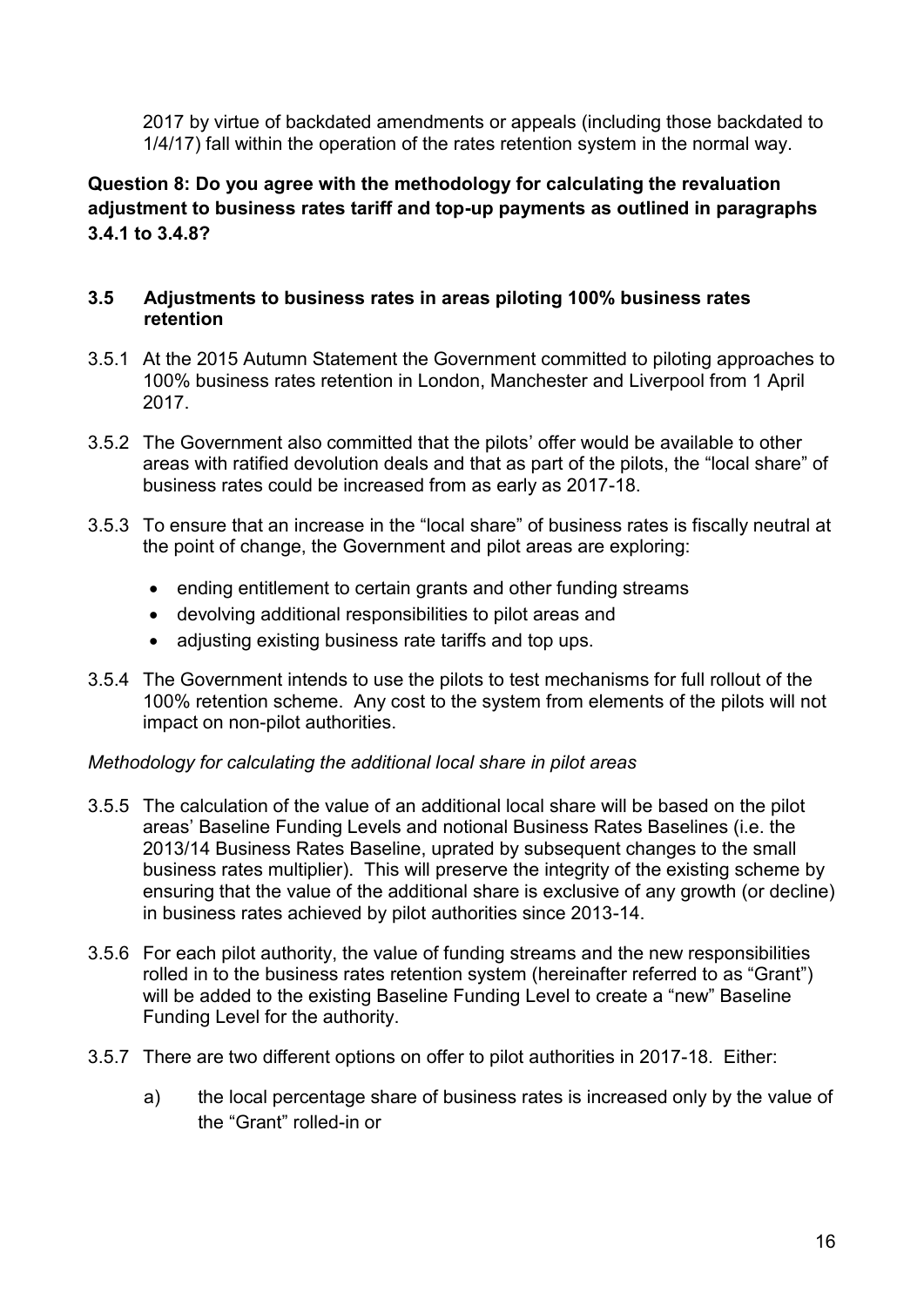- b) the local percentage share of business rates is increased to 100% and, to the extent that the "Grant" rolled in is not equivalent to 100% of local business rates, tariffs and top ups are adjusted appropriately.
- 3.5.8 Under option a) above, the additional percentage share of business rates will be equal to:

Grant / notional Business Rates Baseline x existing % share of business rates

- 3.5.9 This additional percentage share will be added to the existing percentage share to give the percentage to be retained in 2017/18.
- 3.5.10 Under option b) above, the notional Business Rates Baseline of each authority will be adjusted to reflect the increase in the local share to 100%. $4$  The adjustment to the notional Business Rates Baseline is equal to:

Business Rates Baseline / existing % share of business rates x 100%

3.5.11 For option B, the difference between the new Baseline Funding Level and the new notional Business Rates Baseline will be the tariff or top up for 2017-18.

#### *Calculation of Baseline Funding Levels and Tariffs and Top ups*

- 3.5.12 Baseline Funding Level and business rate tariff and top up figures were set as part of the Local Government Finance Settlement in February 2016 using OBR estimates of the Retail Price Index (RPI) as a proxy for the changes in the small business rating multiplier. The actual multiplier for 2017-18 will be set once September 2016's RPI is published. At the 2017-18 Settlement, Government will also update Baseline Funding Levels and tariffs/top ups for later years based on upto-date estimates of RPI.
- 3.5.13 If it is necessary to make any agreed changes to amounts of Revenue Support Grant, the retained local share or tariffs and top ups for 2017-18, these will be made after the change in the small business rating multiplier are known. Whilst we will publish indicative figures for later years, it is the Government's intention to recalculate the value of the local share (and the possible knock-on consequences for tariffs and top ups) for future Local Government Finance Settlements based on the actual change to the small business rating multiplier for those years.

**Question 9: Do you agree that the methodology, as outlined in paragraphs 3.5.5 to 3.5.13, for calculating changes to the local share of business rates and tariff and top up payments is correct and does not adversely affect non-pilot areas?**

#### **3.6 Voluntary transfers of funding to Mayoral Combined Authorities**

3.6.1 Devolution Deals have established the new duties that Mayoral Combined Authorities will be responsible for. There is the potential to adjust the calculation of

1

 $<sup>4</sup>$  In most areas, the 100% will be split between different tiers of authority.</sup>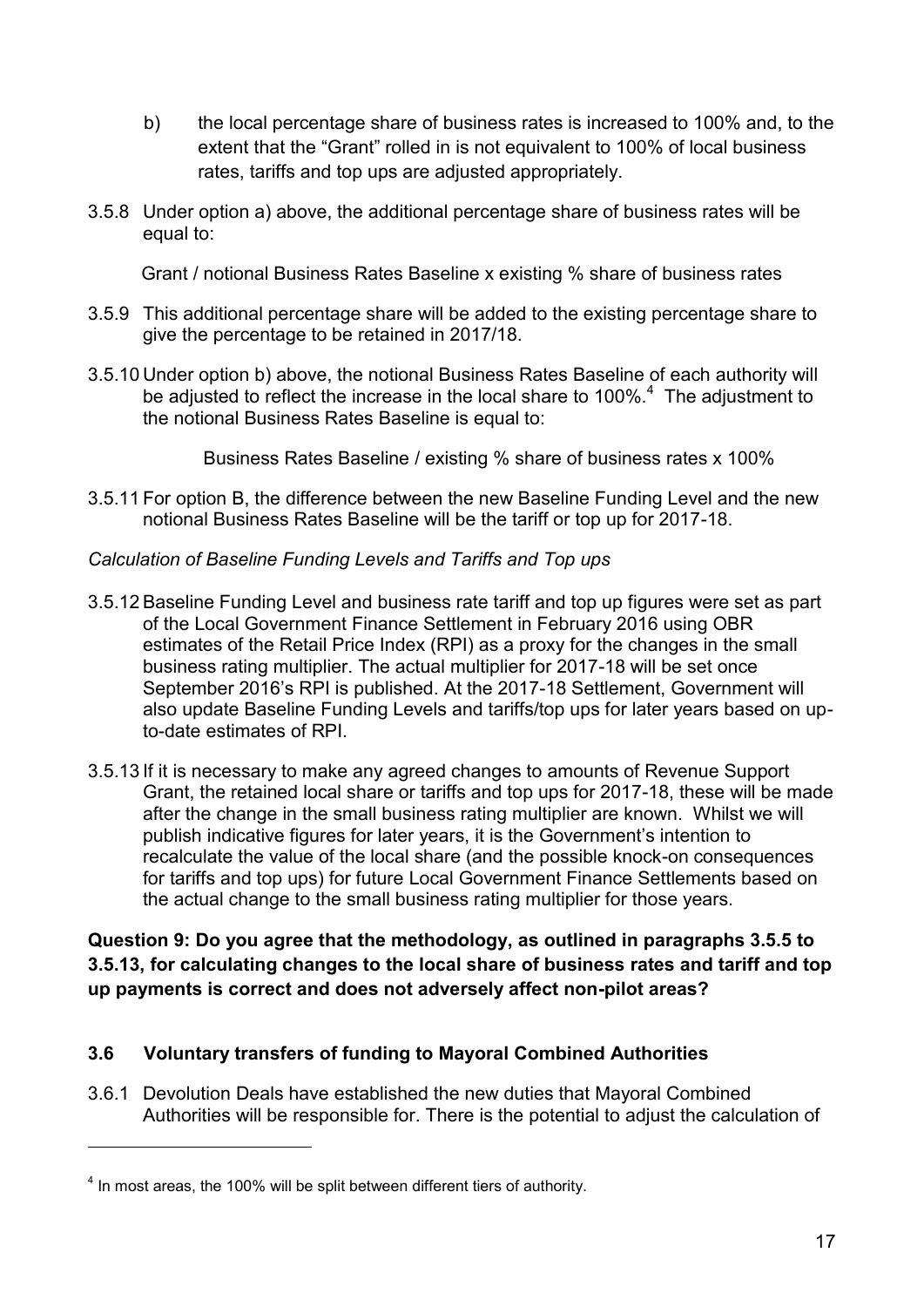grant and business rates payments to reflect any changes in the way existing duties are carried out by authorities. These changes would only be made in areas where it is requested by the Mayoral Combined Authority and all authorities affected by any changes agreed to the proposals.

- 3.6.2 Before doing this, we would need all local authorities affected by the transfer of funding arrangements to agree to the process and to provide the numbers on which the calculations would be based.
- 3.6.3 If the funding is to be transferred in the form of grant, then it would be possible to decide on an authority by authority basis how much grant is to be paid to the Combined Authority instead of the authorities who currently receive funding. It would be up to the local authorities affected to agree how this should be done.
- 3.6.4 If the funding is to be transferred in the form of a share of business rates, then the same procedure as above would be followed, but an additional step would be required to convert the amount for each authority into a percentage of their business rates that would transfer to the combined authority and the shares of business rates would then need to be reflected in regulations. Section 3.5 outlines how this would be done.
- 3.6.5 If the funding is to be transferred in the form of council tax then it would be necessary to ensure any transfer did not in itself increase the burden on council tax payers. In order to affect the transfer the same Band D level would need to be transferred away from all the currently funded authorities. This could be achieved by dividing the total amount to be transferred to the Combined Authority by the total number of Band D equivalent properties within the currently funded authorities. Alternative Notional Amounts could then be used to reduce the currently funded authorities' baselines and create a new baseline for the Mayor; this would ensure that no local referendums would be triggered due to the transfer of funding. This could only be done if the service transferred was the responsibility of the Mayor rather than that of the combined authority.

#### **Question 10: Are you considering a voluntary transfer of funding between the Combined Authority and constituent authorities?**

**Question 11: Do you have any comments on the impact of the proposals for the 2017-18 settlement outlined in this consultation document on persons who share a protected characteristic? Please provide evidence to support your comments.**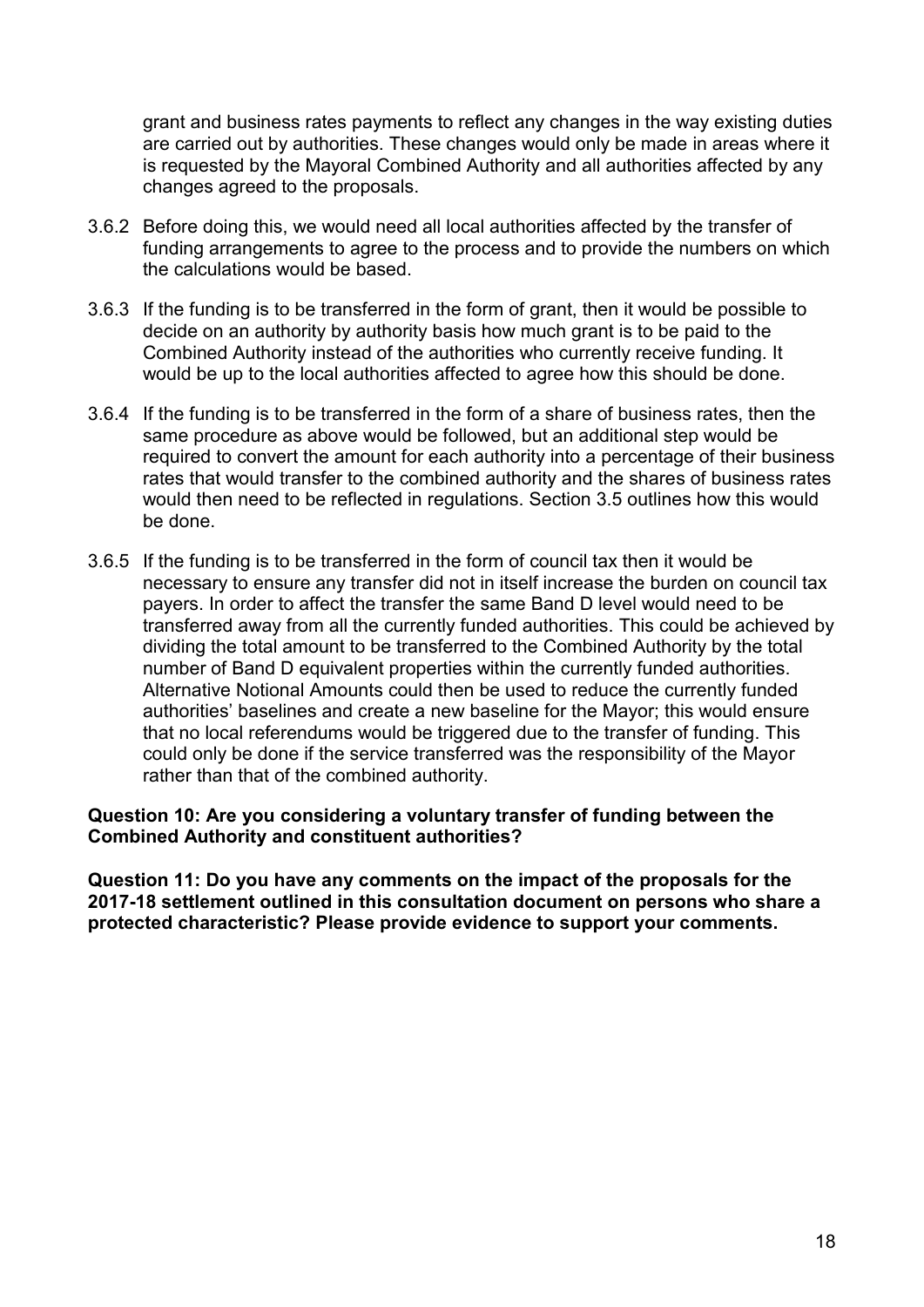# <span id="page-18-0"></span>Annex A: 50% Business Rates Retention: Methodology for adjusting for the 2017 revaluation

- B.1. In order to ensure, as far as is practicable, the impact of the 2017 revaluation is neutralised in the rates retention scheme, DCLG propose to make the following adjustments to tariffs and top ups. This will be in addition to the normal inflation adjustments made to tariffs and top ups.
- B.2. Ideally, we would directly measure the change in non-domestic rating income between 31/3/17 and 1/4/17 (the 2 days either side of the revaluation). However:
	- being the last day of the financial year and a Friday there could be many alterations on 31 March 2017 with retrospective effect (typically appeals credited on that day). The authority would, therefore, need to take a view as to how much of their provision they have released to fund those appeals and how much actually reduced non-domestic rates income for that day
	- we would need to consider whether changes to the provisions for the year should also be allocated to the income for the day and if so how
	- there will be other accounting adjustments in income which would need to be reflected for the day – such as bad debt.
- B.3. In practice we believe this would be too complicated and too sensitive to refunds, backdated alterations and subjective allocations of accounting adjustments. Instead the Government will use a proxy to measure the change in rates income due to the revaluation. We will then apply that proxy (as a factor) to the nondomestic rating income for 2016/17. That would then give an estimate of the change in in non-domestic rating income between 31/3/17 and 1/4/17.

#### *Choice of a proxy for revaluation change*

- B.4. As a proxy, we propose to adopt the change in gross rates payable before all reliefs and accounting adjustments between 31 March 2017 and 1 April 2017. Essentially, this is just the rateable value x small business multiplier for those 2 days.
- B.5. This proxy will not itself reflect changes in reliefs such as Small Business Rate Relief (SBRR). However, the proxy will be applied to non-domestic rating income which will already reflect the degree to which local income is affected by reliefs. So the adjustment will, by adopting non-domestic rating income, reflect the position of those authorities with a lot of SBRR.
- B.6. Where the proxy could be less accurate is where reliefs in a local area change due to the revaluation out of line with the proxy for all properties in the area. Many percentage awards of reliefs will not change due to the revaluation (e.g. charitable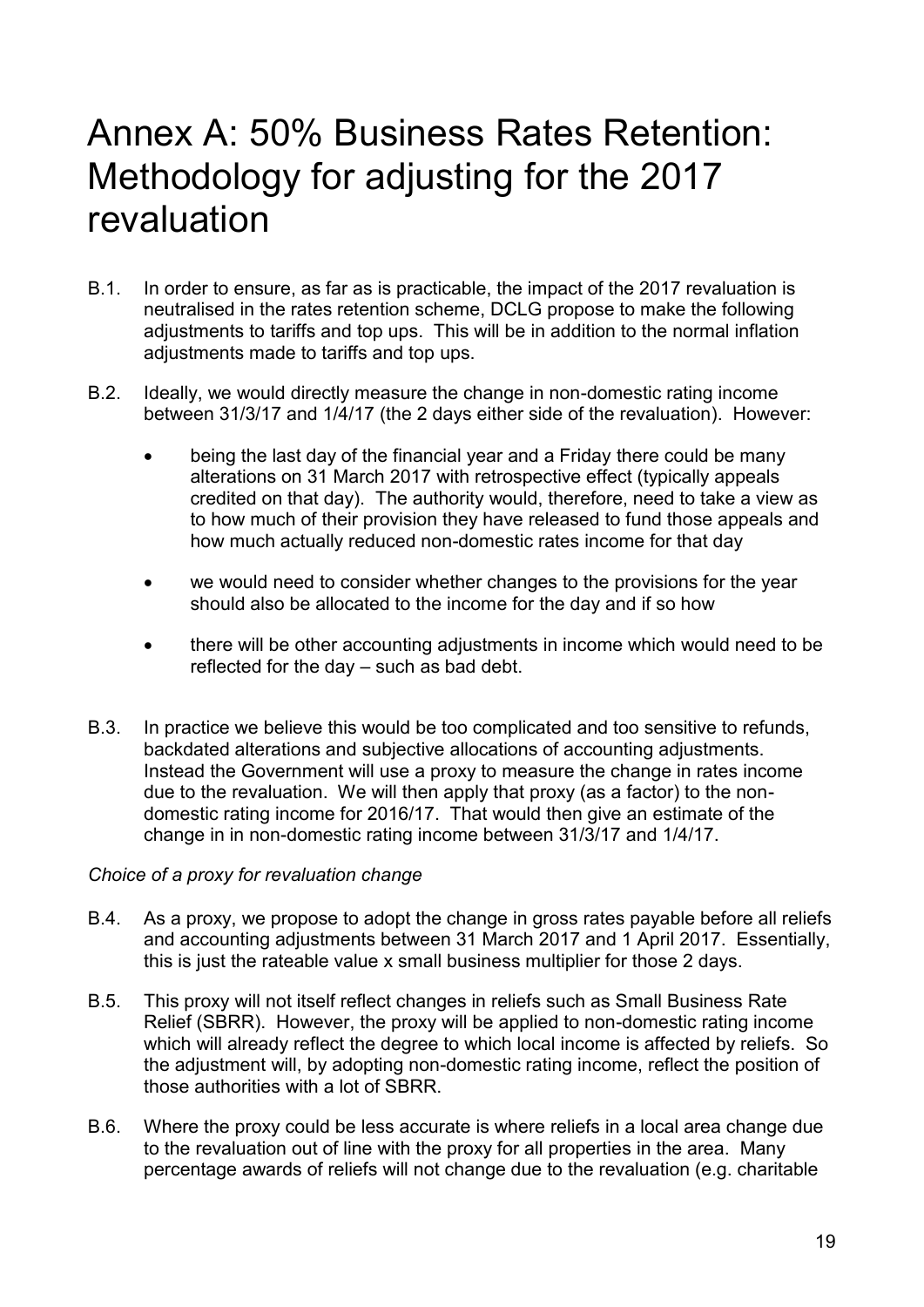relief) as their eligibility and percentage is not driven by rateable value - so for them the proxy should work as well as it does for any property. And some have little impact (e.g. the empty property relief lower threshold) and some reliefs are insignificant (rural rate relief).

- B.7. In principle, there is more scope for the revaluation factor for small properties receiving SBRR to be different to all properties. However:
	- it is not possible to say what that revaluation factor for SBRR properties would have been. The Government has made large changes to the eligibility of SBRR for 1 April 2017. Had the Government not done anything to SBRR we would in any case have adjusted the thresholds for the relief and the Small Business (SB) multiplier. In the absence of the need for that decision we cannot isolate the effect of the Budget change to SBRR from the revaluation change
	- we believe the impact would still be marginal.
- B.8. Therefore, we believe adopting a proxy based on the gross change in rateable value using the Small Business multipliers is a practical and proportionate method. However, we will keep this under review for the final adjustment in the 2018/19 settlement (see below). We will also separately pay section 31 for the SBRR changes in the 2016 Budget including the increase in the threshold for the SB multiplier and will consider that payment in the context of the revaluation adjustment.

#### *Provisional and Final adjustments*

- B.9. We will not have actual 2016/17 non-domestic rates income or rateable values at 1 April 2017 in time for the 2017/18 settlement. Therefore, we propose to make the revaluation adjustment in 3 stages:
	- provisional 2017/18 top ups and tariffs will be calculated in the autumn of 2016 based on forecasts. This will be based on NNDR3 non-domestic rates income for 2015/16 increased in line with inflation and rateable values for the 2010 and 2017 lists available at the draft list stage (30 September 2016)
	- final 2017/18 top ups and tariffs will be calculated in the autumn of 2017. The 2018/19 settlement will then include a reconciliation of the 2017/18 adjustment
	- in 2019/20 we will cancel the one off reconciliation adjustment for 2018/19.

#### *Appeals and the multiplier*

B.10. At the revaluation the Secretary of State is allowed, in setting the multiplier, to anticipate future appeals on both the old and new rating list. This has the effect of increasing the multiplier so in effect we over-collect in the early years of the rating list and then under-collect in later years as the appeals start to come through with retrospective effect.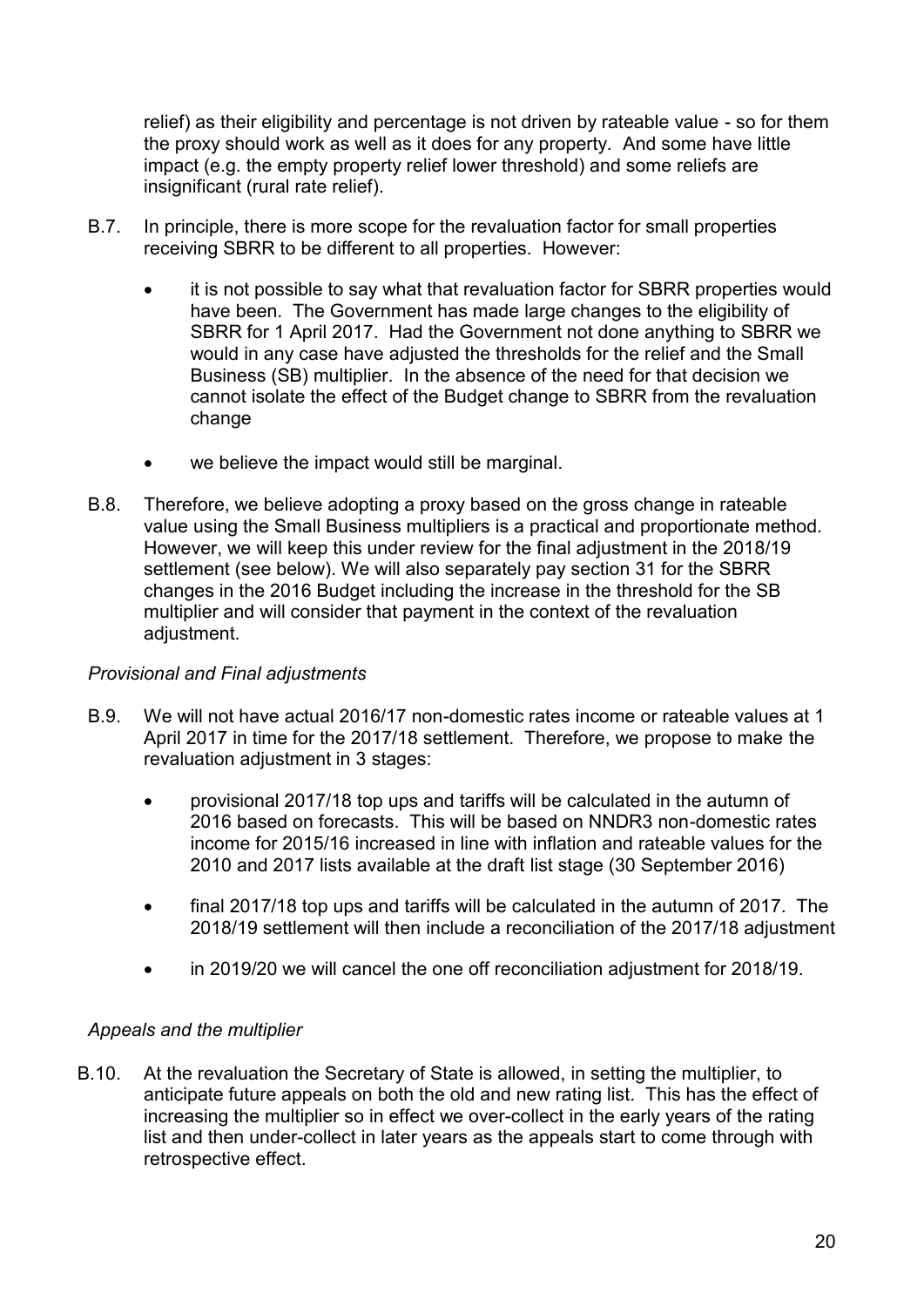- B.11. Local government is responsible for accounting for appeals through their forecast of business rates income using proper accounting practice. Therefore they will make a provision at the start of the 2017 rating list to reflect all expected future appeals. To offset the effect of this provision we propose to remove from the revaluation adjustment the impact of future appeals. We will do this by calculating the revaluation adjustment using a notional small business multiplier for 2017/18 which has not been adjusted for appeals.
- B.12. This approach will give local authorities funds to deal with volatility and ensure retained rates income and spending does not fall from 1 April 2017 due to large new provisions for the revaluation.
- B.13. Having regard to the above, the following are the adjustments we propose to make to future settlements to implement the revaluation adjustment.

#### **2017/18 Settlement**

B.14. For the 2017/18 settlement top ups and tariffs for the previous year will be adjusted for each local authority by the addition of the following amount (such that a negative outcome gives rise to a deduction):

$$
J = C \left( 1 - \frac{A}{B} \right) D
$$

Where:

| A | is total rateable value in all of the draft 2017 local rating lists covering<br>the authority's area using the draft lists provided to Billing Authorities<br>on 30 September 2016 multiplied by the adjusted provisional small<br>business non-domestic rating multiplier for 2017/18.<br>"Adjusted provisional small business non-domestic rating multiplier" is<br>the provisional small business multiplier as included in the draft Local<br>Government Finance Settlement but adjusted to an assumption that<br>the effect of the alterations referred to in paragraph $5(6)$ & $5(7)$ of<br>Schedule 7 to the Local Government Finance Act 1988 was to have<br>no effect on rateable values or hereditaments. |
|---|----------------------------------------------------------------------------------------------------------------------------------------------------------------------------------------------------------------------------------------------------------------------------------------------------------------------------------------------------------------------------------------------------------------------------------------------------------------------------------------------------------------------------------------------------------------------------------------------------------------------------------------------------------------------------------------------------------------------|
|   |                                                                                                                                                                                                                                                                                                                                                                                                                                                                                                                                                                                                                                                                                                                      |
| B | is the total rateable value in all of the 2010 local rating lists covering<br>the authority's area for 23 September 2017 and measured on that<br>day multiplied by 0.484.                                                                                                                                                                                                                                                                                                                                                                                                                                                                                                                                            |
| C | is the non-domestic rating income for the authority for 2015/16 (line                                                                                                                                                                                                                                                                                                                                                                                                                                                                                                                                                                                                                                                |
|   | 12 page 1 NNDR3) multiplied by 0.484/0.480                                                                                                                                                                                                                                                                                                                                                                                                                                                                                                                                                                                                                                                                           |
| D | is the local share.                                                                                                                                                                                                                                                                                                                                                                                                                                                                                                                                                                                                                                                                                                  |

#### **2018/19 Settlement**

B.15. For the 2018/19 settlement tariffs and top ups for the previous year will be adjusted for each local authority by the addition of the following 2 amounts (such that a negative outcome gives rise to a deduction):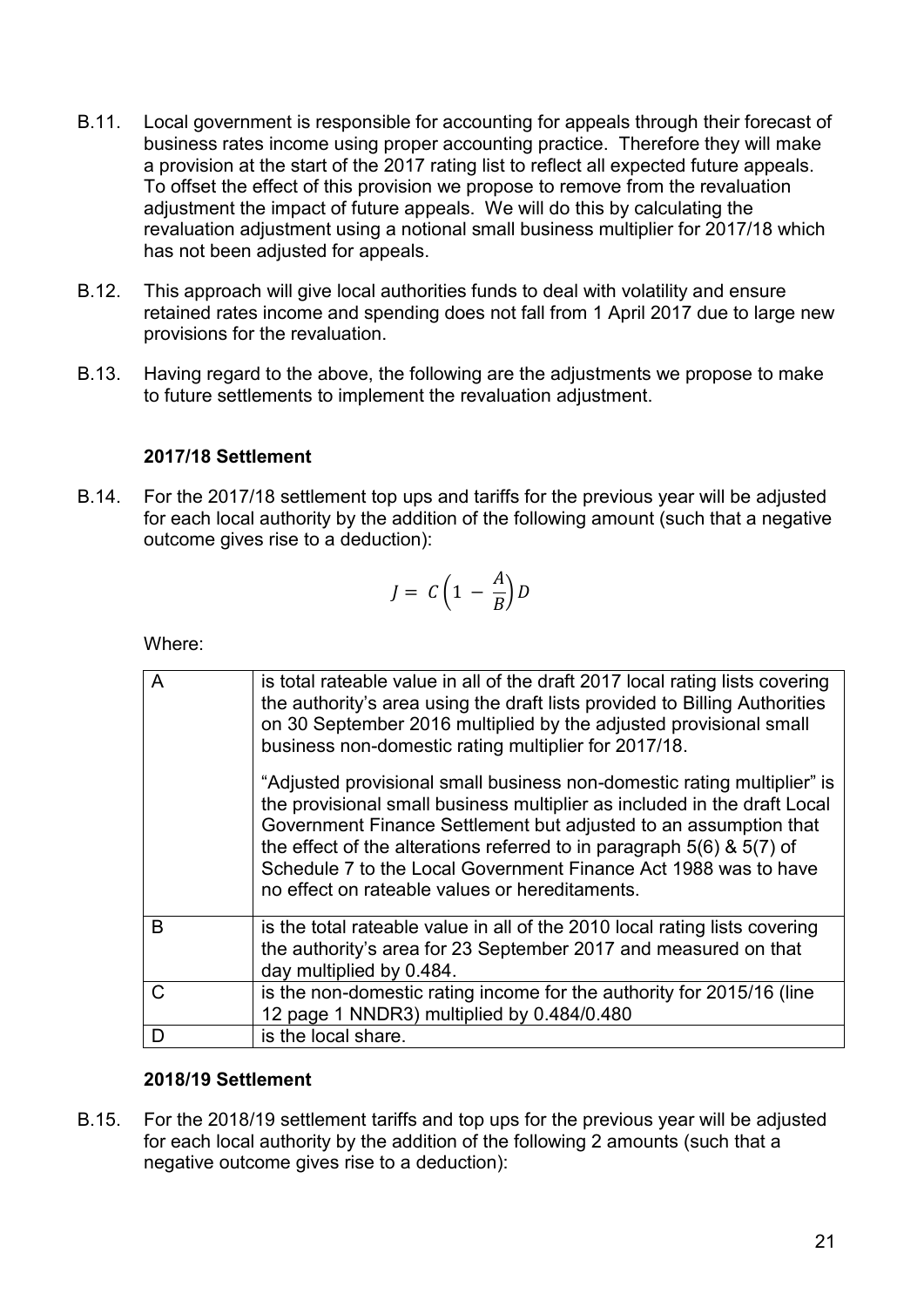Amount 1 (on-going adjustment)

$$
G\left(1-\frac{E}{F}\right)H
$$

Amount 2 (reconciliation of 2017/18)

$$
G\left(1-\frac{E}{F}\right)H-J
$$

Where:

| E | is total rateable value in all of the 2017 local rating lists covering the<br>authority's area for 1 April 2017 and measured on that day multiplied<br>by the adjusted small business non-domestic rating multiplier for<br>2017/18.                                                                                                                                                        |
|---|---------------------------------------------------------------------------------------------------------------------------------------------------------------------------------------------------------------------------------------------------------------------------------------------------------------------------------------------------------------------------------------------|
|   | "Adjusted small business non-domestic rating multiplier" is the small<br>business multiplier as included in the Local Government Finance<br>Settlement but adjusted to an assumption that the effect of the<br>alterations referred to in paragraph $5(6)$ & $5(7)$ of Schedule 7 to the<br>Local Government Finance Act 1988 was to have no effect on<br>rateable values or hereditaments. |
| F | is the total rateable value in all of the 2010 local rating lists covering<br>the authority's area for 31 March 2017 and measured on that day<br>multiplied by 0.484.                                                                                                                                                                                                                       |
| G | is the non-domestic rating income for the authority for 2016/17.                                                                                                                                                                                                                                                                                                                            |
| H | is the local share.                                                                                                                                                                                                                                                                                                                                                                         |
| J | is the result of the formula above for the 2017/18 settlement for the<br>authority.                                                                                                                                                                                                                                                                                                         |

#### **2019/20 settlement**

B.16. Finally we will need an adjustment to the 2019/20 settlement to cancel the adjustment from the previous year's top up or tariff for the reconciliation of 2017/18 (thereby leaving in the top up or tariff the ongoing adjustment only). For the 2019/20 settlement top ups and tariffs for the previous year will be adjusted for each local authority by deducting the following amount:

#### **Amount 2 in respect of 2018/19 x -1**

#### **Notes:**

i. We aim to provide certainty for local government by explaining this methodology now. However, DCLG will keep this methodology under review in order to allow scope for further adjustments to be made in 2018/19, for example to account for any significant issues of unfairness.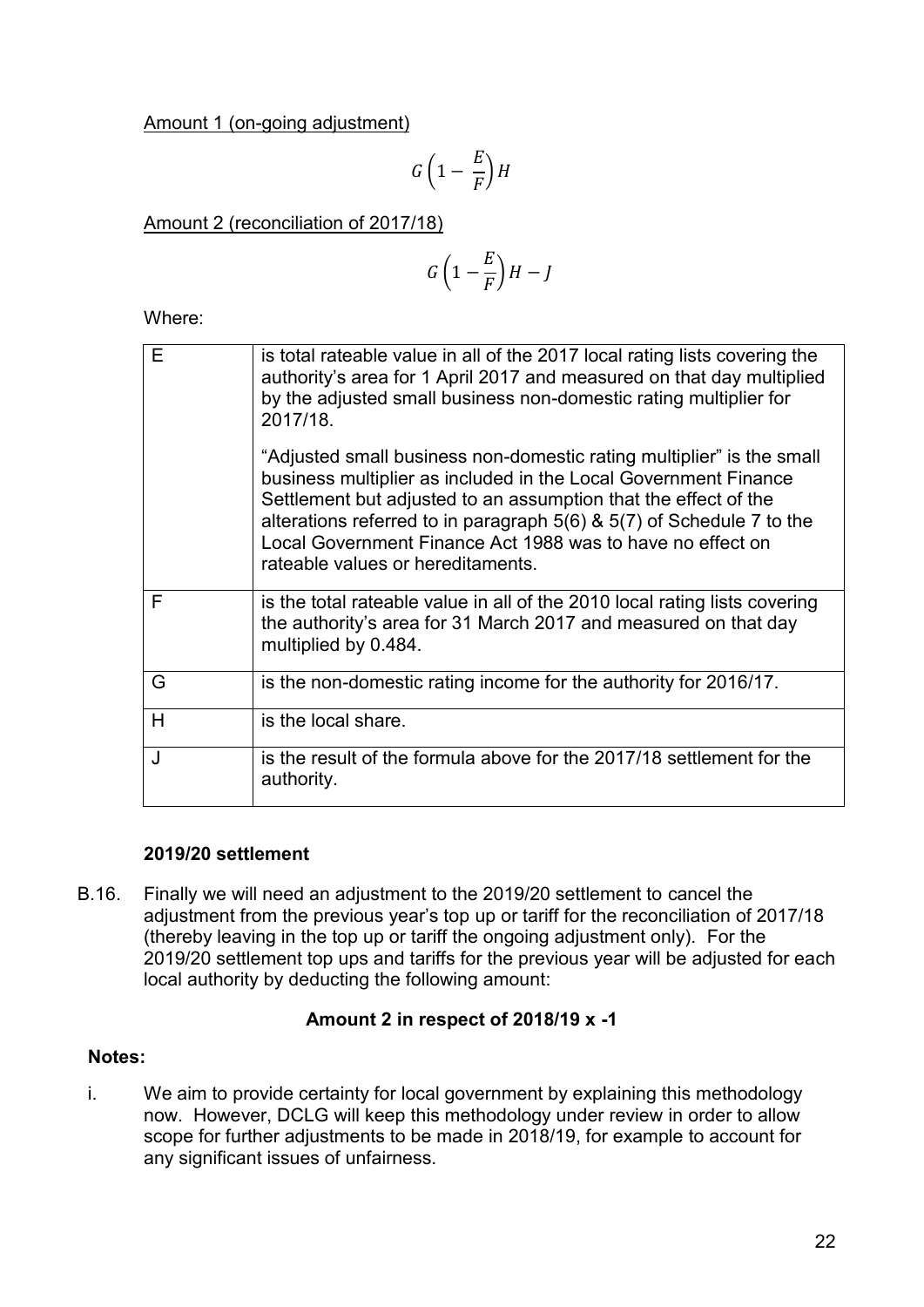- ii. The tariffs and top ups will also need to be increased in line with inflation in the normal way each year. To achieve this we may, in practice, first strip out inflation from the revaluation adjustment. We may do this by adopted a "zero inflation" SB multiplier at A above.
- iii. The revaluation factor is calculated before SBRR and before the SB supplement (i.e. it is just based on the SB multiplier). We will separately pay section 31 for the SBRR changes in 2016/17 including the increase in the threshold for the SB multiplier. We will consider that payment in the context of the revaluation adjustment.
- iv. The 2010 and 2017 lists should match i.e. have the same hereditaments with same physical attributes etc. The draft list provided to you for 30 September will be taken from the live list on 23 September – hence the use of that date. We believe this methodology will achieve this but we will continue to check that assumption.
- v. The adjustment to the multiplier for 2017/18 is to remove the impact of the appeals assumption from the multiplier. This will reduce the multiplier in the calculation which in turn will give local authorities a surplus to offset against future appeal.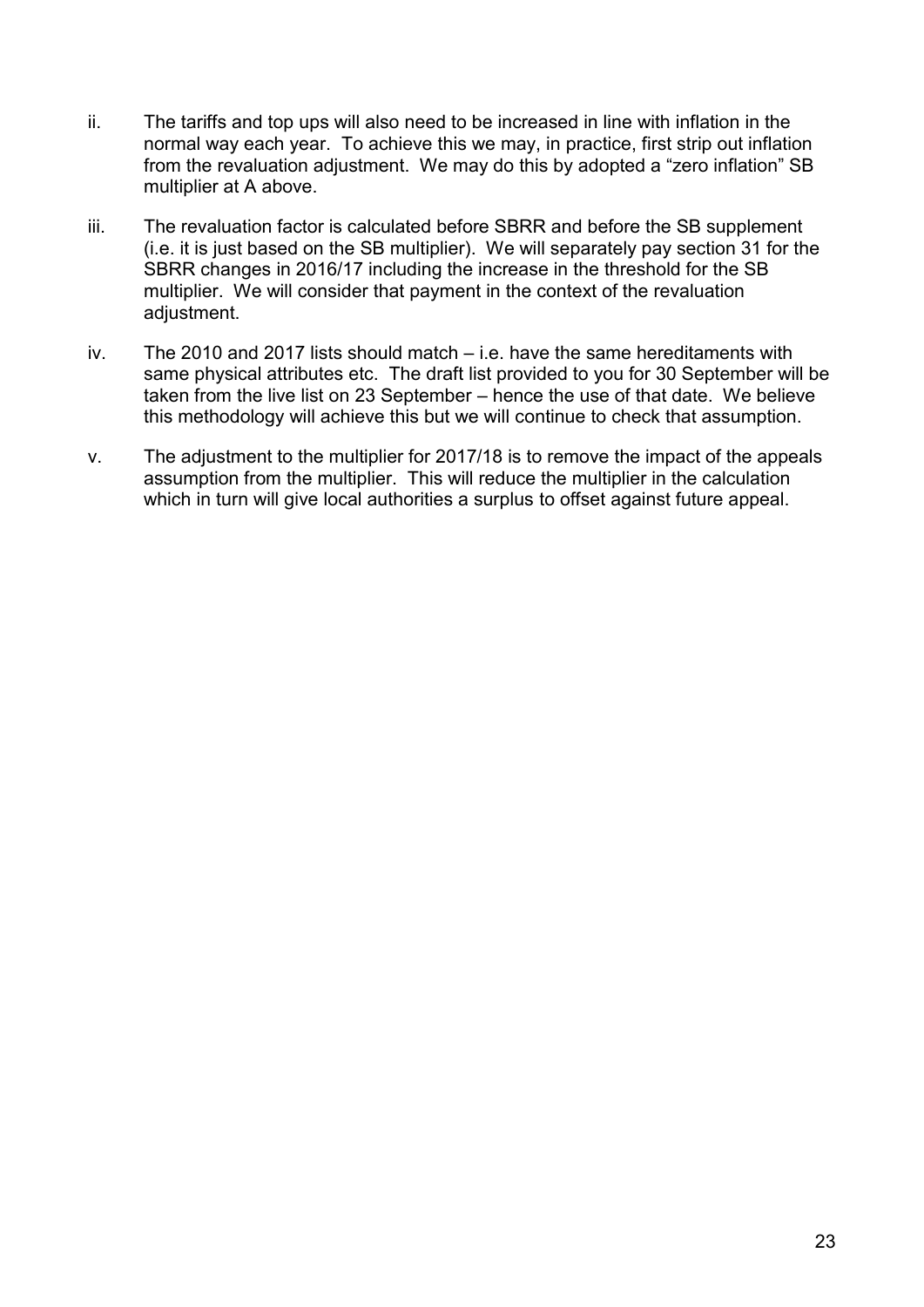# <span id="page-23-0"></span>Annex B: Summary of consultation questions

Question 1: What other, additional grants, beyond those set out in para 2.2.2, could the Government consider including in the multi-year offer?

Question 2: Do you agree with the proposed methodology for allocating funding for the improved Better Care Fund as outlined in paragraph 2.3.4?

Question 3: Do you agree with the council tax referendum principles for 2017-18 proposed in paragraphs 3.2.1 to 3.2.2 for principal local authorities?

Question 4: Do you agree that referendum principles should be extended to larger, higherspending town and parish councils in 2017/18 as set out in paragraphs 3.3.3 to 3.3.4?

Question 5: Do you agree with the proposed approach to take account of the transfer of responsibilities to town and parish councils as outlined in paragraph 3.3.5?

Question 6: Do you have any comments on the suggestion that referendum principles may be extended to all local precepting authorities as set out in paragraph 3.3.6? If so what level of principle should be set?

Question 7: Do you have views on the practical implications of a possible extension of referendum principles to all local precepting authorities as set out in paragraph 3.3.7?

Question 8: Do you agree with the methodology for calculating the revaluation adjustment to business rates tariff and top-up payments as outlined in paragraphs 3.4.1 to 3.4.8?

Question 9: Do you agree that the methodology, as outlined in paragraphs 3.5.5 to 3.5.13, for calculating changes to the local share of business rates and tariff and top up payments is correct and does not adversely affect non-pilot areas?

Question 10: Are you contemplating a voluntary transfer of funding between the Combined Authority and constituent authorities?

Question 11: Do you have any comments on the impact of the proposals for the 2017-18 settlement outlined in this consultation document on persons who share a protected characteristic? Please provide evidence to support your comments.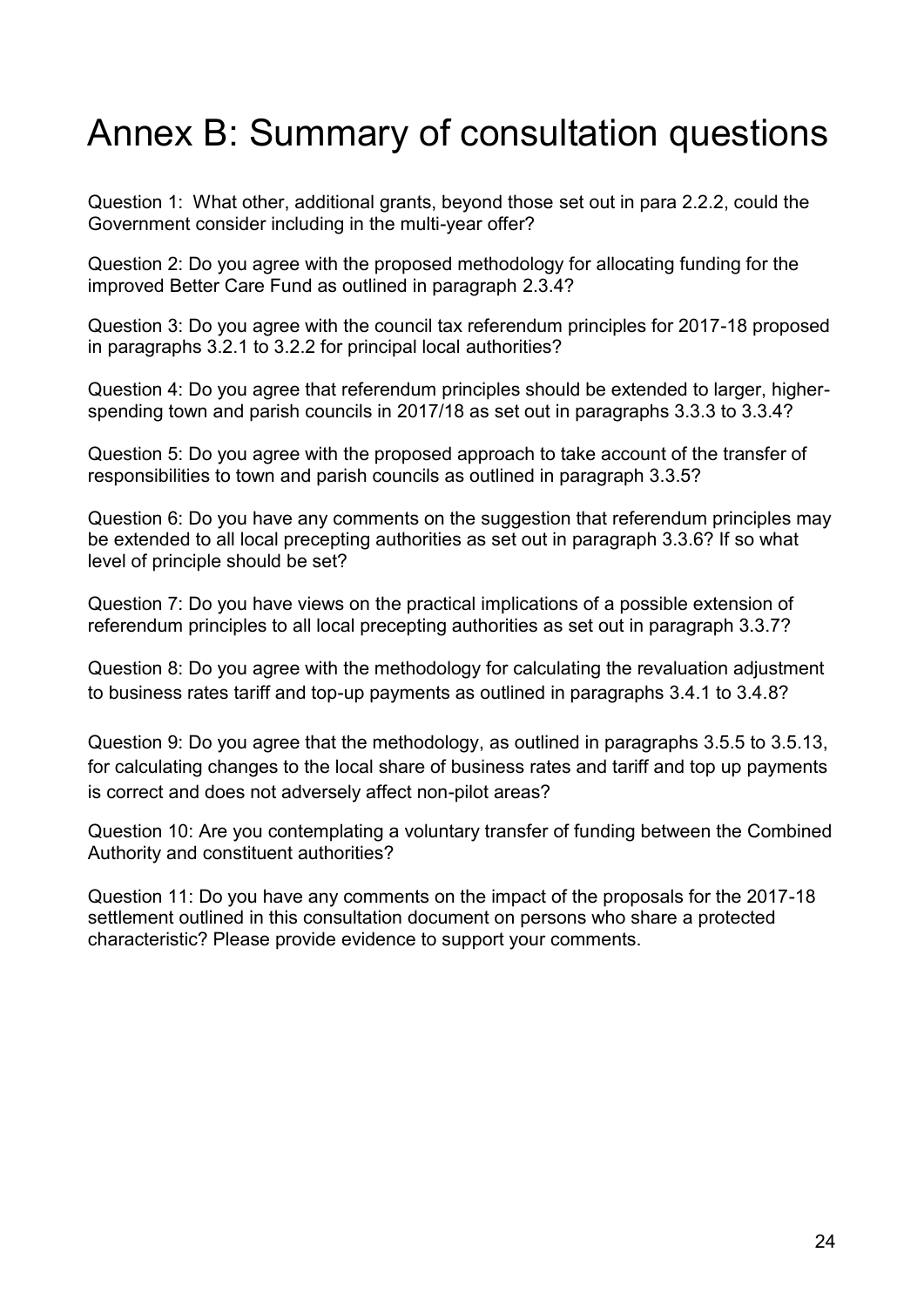# <span id="page-24-0"></span>Annex C: Glossary of technical terms

# **Baseline funding level**

The amount of an individual local authority's Start-Up Funding Assessment for 2013/14 provided through the *local share* of the Estimated Business Rates Aggregate uprated each year by the change to the small business multiplier (in line with RPI).

### **Business rates baseline**

Determined for individual authorities at the outset of the business rates retention scheme by dividing the *local share* of the Estimated Business Rates Aggregate (England) between billing authorities on the basis of their proportionate shares, before the payment of any major precepting authority share.

# **Central share**

The percentage share of locally collected business rates that is paid to central government by billing authorities. This is set at 50%. The *central share* is re-distributed to local government through grants including the *Revenue Support Grant*. This replaces the previous 'set-aside' policy.

# **Local government spending control total**

The total amount of expenditure for Revenue Support Grant in the Department for Communities and Local Government's Local Government Departmental Expenditure Limit (LG DEL) plus the local share of the Estimated Business Rates Aggregate that is allocated to the local government sector by Government for each year of a Spending Review. It does not include the resources identified in the 2013 Spending Round for social care and Troubled Families.

# **Local share**

The percentage share of locally collected business rates that is retained by local government. This is set at 50%.

# **Revenue Support Grant**

Billing and most major precepting authorities receive Revenue Support Grant from central government in addition to their local share of business rates Aggregate. An authority's Revenue Support Grant amount plus the local share of the Estimated Business Rates Aggregate will together comprise its Settlement Funding Assessment.

# **Safety net**

Mechanism to protect any authority which sees its business rates income drop, in any year, by more than 7.5% below their *baseline funding level* (with baseline funding levels being uprated by the small business rates *multiplier* for the purposes of assessing eligibility for support).